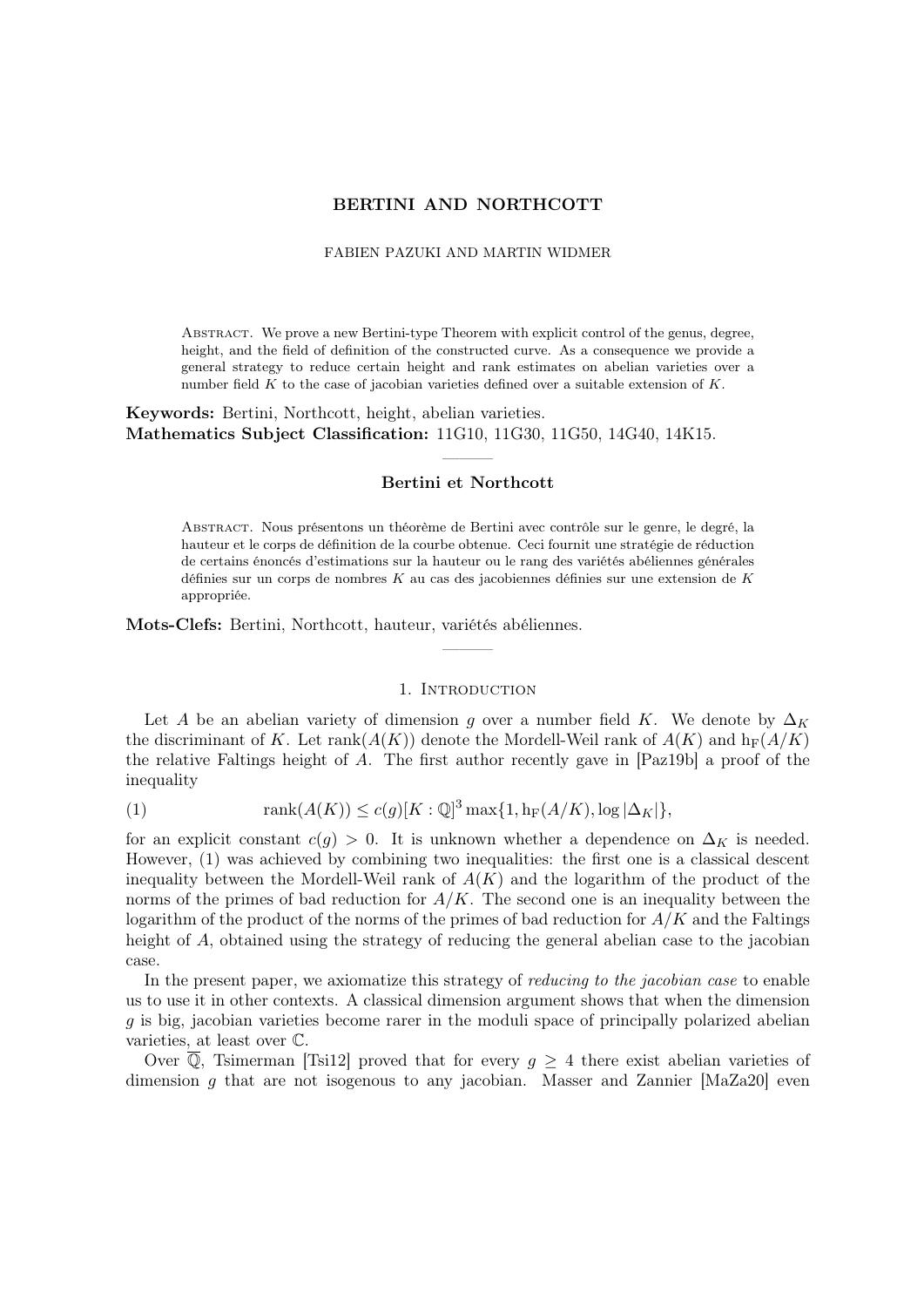recently proved the following: for every  $g \geq 4$  "almost every" principally polarized abelian variety of dimension g, defined over an extension of Q of degree at most  $2^{16g^4}$ , is Hodge generic and not isogenous to any jacobian (see Theorem 1.3 in [MaZa20] for the precise statement).

Hence, reducing to the case of jacobians is a priori non-trivial. The jacobians we reduce to may have significantly larger dimension than the original abelian variety. The main advantage of this reduction lies in the fact that more tools are available for jacobians than for general abelian varieties.

Before stating our first result we need to introduce the Northcott number of a set of algebraic numbers, following the terminology of [ViVi16] page 59. Here we use  $h_{\infty}(\cdot)$  for the absolute logarithmic Weil height on  $\overline{Q}$  (defined in Section 2), whereas in [ViVi16] the exponential Weil height is used, so that their Northcott number is the exponential of the Northcott number defined here.

**Definition 1.1.** Let S be a set of algebraic numbers. For any real number  $t$ , define the set  $S_t = \{s \in S \mid h_\infty(s) \leq t\}.$  Let  $m(S) = \inf\{t \mid S_t \text{ is infinite}\}.$  We will call  $m(S)$  the Northcott number of S.

In particular we have  $m(\overline{Q}) = 0$  and  $m(K) = \infty$  for any number field K.

**Convention 1.2.** For the remainder of the introduction we fix an arbitrary infinite subset  $S$ of the algebraic numbers  $\overline{\mathbb{Q}}$  with finite Northcott number  $m(S)$ .

For a projective variety Y, let  $h_{\mathbb{P}N}(Y)$  stand for the height of a Chow form of Y (this is a projective height defined in Section 2). In this paper varieties are always assumed to be geometrically irreducible. Our first result is a Bertini-type statement with some control on the genus, the degree, the height, and the field of definition of the resulting curve.

**Theorem 1.3.** Let K be a subfield of  $\overline{Q}$ , and let X be a non-singular closed subvariety of  $\mathbb{P}_K^N$ with dim  $X \geq 2$ . Then there exists a finite subset  $s \subset S$ , and a non-singular, geometrically irreducible curve C on X, defined over  $K(s)$ , with genus  $g(C) \leq (\deg X)^2 + \deg X$ , with  $\deg C \leq \deg X$  and with  $h_{\mathbb{P}^N}(C) \leq h_{\mathbb{P}^N}(X) + (\dim X)(\deg X)(N+1)(m(S) + 2).$ 

We will now apply Theorem 1.3 to the case of abelian varieties and derive some consequences. All number fields are assumed to lie in a fixed algebraic closure  $\overline{Q}$ . For each abelian variety  $A$  whose (minimal) field of definition is a number field  $K$ , we consider a real-valued map  $q(A, \cdot)$  with domain the set of all finite extensions L of K. For example, one could take  $q(A, L)$  to be the Mordell-Weil rank of the group of rational points  $A(L)$  or the dimension of A.

We write

 $\mathcal{Q} := \{q(A, \cdot) | A$  is an abelian variety defined over a number field}

for the family of these maps  $q(A, \cdot)$ .

In this article  $\mathbb{N} = \{0, 1, 2, 3, \ldots\}$  denotes the set of non-negative integers,  $\mathbb{R}^+$  the set of positive real numbers, and  $\mathbb{R}_0^+$  the set of non-negative real numbers. All functions  $c_i(\cdot)$  are real valued and non-negative.

**Definition 1.4.** Given maps  $c_1, c_2, c_3 : \mathbb{N} \to \mathbb{R}_0^+$  with  $c_3$  increasing (not necessarily strictly), we say that the family of maps  $Q$  is  $(S, c_1, c_2, c_3)$ -admissible if it satisfies the following:

For every number field K and every abelian variety  $A/K$  of dimension  $q \geq 2$ , and for every finite subset  $s \subset S$ , for every abelian variety  $B/K(s)$ , the following three properties hold: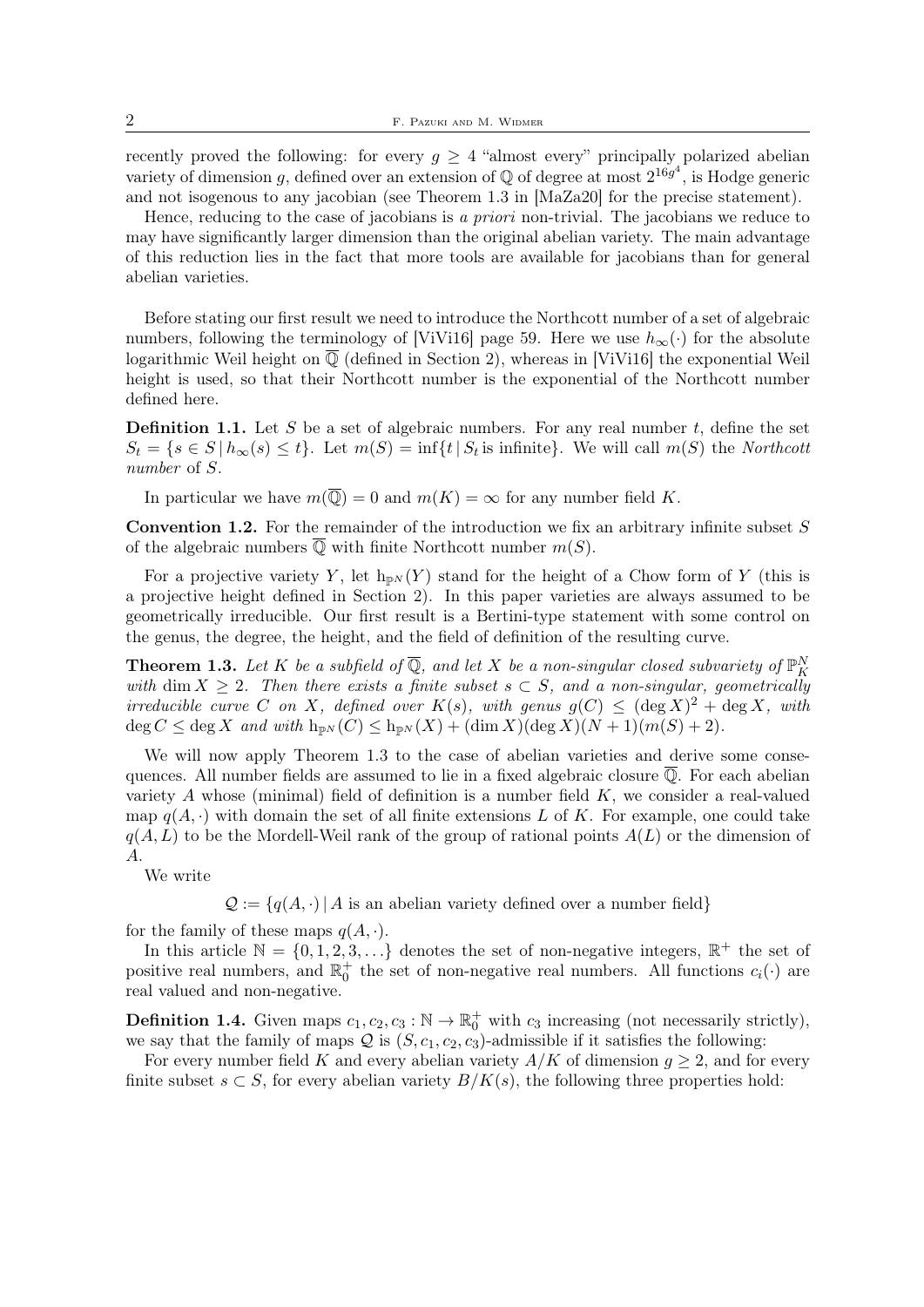(E):  $q(A, K(s)) \geq c_1(q)q(A, K),$ 

(P):  $q(A \times B, K(s)) \ge c_2(g)q(A, K(s)),$ 

(I):  $|q(A, K(s)) - q(B, K(s))| \le c_3(q)$  whenever A and B are  $K(s)$ -isogenous.

Note that the homomorphisms between abelian varieties of dimension  $q$  and defined over K, can be defined over a finite extension of K with degree bounded above in terms of  $q$  only, which is true by [Sil92], see also [Rém20] for a recent optimized bound.

The following result shows that certain estimates for abelian varieties using the stable Faltings height  $h_F(A)$  can be reduced to the case of jacobians.

**Theorem 1.5.** Let  $c_1, c_2, c_3, c_4, c_5, c_6, c_7 : \mathbb{N} \to \mathbb{R}_0^+$ , and assume  $c_1, c_2, c_5, c_6$  are positive. Assume that the family of maps  $\mathcal Q$  is  $(S, c_1, c_2, c_3)$  –admissible. Let K be a number field, A/K an abelian variety defined over K of dimension  $g \geq 2$ , and suppose there exists a finite set  $s \subset S$  and a non-singular, geometrically irreducible curve  $C \subset A$ , defined over  $K(s)$ , and of genus  $q_0$ , such that

(i): there exists a closed immersion  $A \to \text{Jac}(C)$ , defined over the field of definition of  $C \subset A$ ,

(ii):  $q_0 \leq c_4(q)$ ,

(iii):  $h_F(\text{Jac}(C)) \leq c_5(g)(h_F(A) + m(S) + 1)$ .

Then, if

$$
h_F(\operatorname{Jac}(C)) \ge c_6(g)q(\operatorname{Jac}(C), K(s)) - c_7(g)
$$

holds, we also have

$$
h_F(A) \ge c_8(g)q(A, K) - c_9(g),
$$
  
where  $c_8(g) = \frac{c_1(g)c_2(g)c_6(g)}{c_5(g)}$  and  $c_9(g) = \frac{c_3(c_4(g))c_6(g)}{c_5(g)} + \frac{c_7(g)}{c_5(g)} + m(S) + 1.$ 

Theorem 1.3, in conjunction with work of Cadoret and Tamagawa, allows us to prove the existence of a curve C with the required properties, provided  $A$  is principally polarized. We also need an additional technical assumption which can always be achieved by extending the ground field.

Let K be a number field, and let A be an abelian variety of dimension g defined over K. We say  $A/K$  satisfies the condition  $(SS\Theta)$  if:

 $(SS\Theta)$  $A/K$  is semi-stable and equipped with a projective embedding  $\Theta: A \to \mathbb{P}^{4^{2g}-1}_K$ , corresponding to the 16th power of a symmetric theta divisor, with a theta structure of level  $r = 4$ , given by the modified theta coordinates of  $[DaPh02]$ section 3.1.

For any positive integer N, we denote by  $A[N]$  the set of all N-torsion points in  $A(\overline{\mathbb{Q}})$ . We will then denote by  $K(A[N])$  the smallest field extension  $F/K$  such that  $A[N] \subset A(F)$ . If  $A/K$  is principally polarized then we can ensure (SSO) by replacing the ground field K with  $K(A[48])$ . Indeed, an embedding  $\Theta$  always exists (based on Mumford's construction, see for instance paragraph 2.3 in  $[Paz12]$ ) after replacing the base field K with the extension  $K(A[16])$ . Moreover, A is semi-stable over the field  $K(A[N])$  whenever N has at least two coprime divisors  $d_1, d_2 \geq 3$  (by Raynaud's criterion from [SGA7], Proposition 4.7. See also [SiZa95] for extensions of this result). Note also that for any positive integer  $N$  we have  $[K(A[N]) : K] \leq N^{4g^2}$  by Lemme 4.7 page 2078 of [GaRé14].

**Proposition 1.6.** There exists a map  $c_5 : \mathbb{N} \to \mathbb{R}^+$  such that the following holds. If K is a number field, and  $A/K$  is a principally polarized abelian variety defined over K of dimension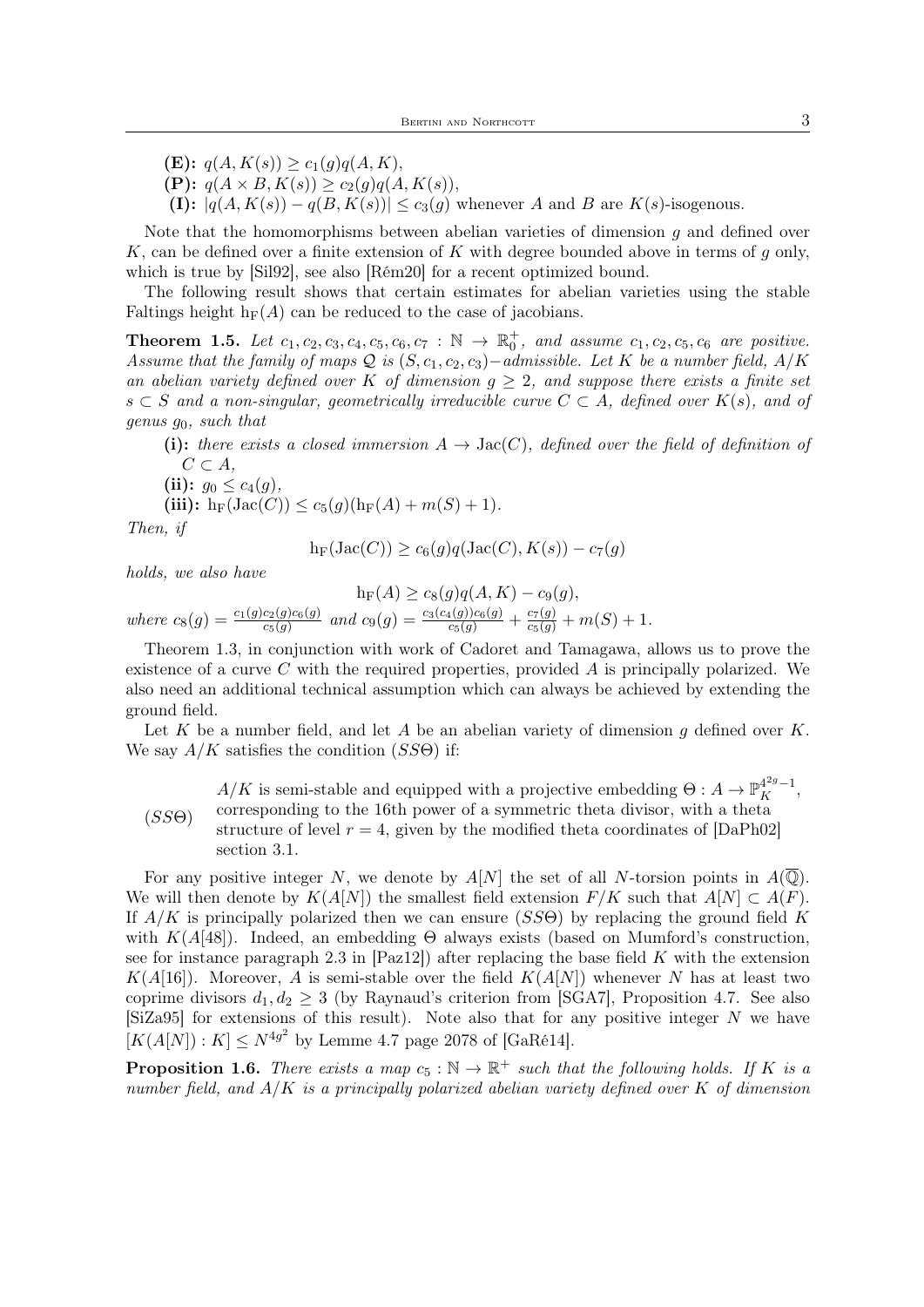$g \geq 2$  satisfying (SSO), then there exists a finite set  $s \subset S$  and a non-singular, geometrically irreducible curve  $C \subset A$  defined over  $K(s)$ , and of genus  $q_0$ , such that

- (i): there exists a closed immersion  $A \to \text{Jac}(C)$ , defined over the field of definition of  $C \subset A$ ,
- (ii):  $g_0 \le (16^g g!)^2 + 16^g g!$ ,
- (iii):  $h_F(Jac(C)) \leq c_5(g)(h_F(A) + m(S) + 1)$ .

Note that the curve C is not necessarily semi-stable over  $K(s)$ , and that  $Jac(C)$  does not come automatically with a theta structure of level 4 over  $K(s)$ . This is why the item *(iii)* concerns stable Faltings heights, and not heights over  $K(s)$ .

**Corollary 1.7.** Let  $c_1, c_2, c_3, c_6, c_7 : \mathbb{N} \to \mathbb{R}_0^+$ , with  $c_1, c_2, c_6$  positive, and suppose the family of maps Q is  $(S, c_1, c_2, c_3)$  – admissible. Set  $c_4(g) = (16^g g!)^2 + 16^g g!$ . Then there exists a map  $c_5 : \mathbb{N} \to \mathbb{R}^+$  such that the following holds:

If  $K$  is a number field and the inequality

(J):  $h_F(J) \ge c_6(g)q(J, K(s)) - c_7(g)$ 

holds for all finite  $s \subset S$ , for all jacobians  $J/K(s)$  of dimension  $g_0 \leq c_4(g)$ , then

$$
h_F(A) \ge c_8(g)q(A,K) - c_9(g)
$$

for all principally polarized abelian varieties  $A/K$  of dimension  $q > 2$  satisfying (SSO), where  $c_8(q)$  and  $c_9(q)$  are as in Theorem 1.5.

Sometimes Zarhin's trick can be used to get rid of the assumption that  $A$  be principally polarized and the property  $(SS\Theta)$ . Let us denote the dual of A by  $\AA$ . We set

$$
Z(A) = A^4 \times \check{A}^4.
$$

Corollary 1.8. Let  $c_1, c_2, c_3, c_6, c_7 : \mathbb{N} \to \mathbb{R}_0^+$ , with  $c_1, c_2, c_6$  positive, and suppose the family of maps Q is  $(S, c_1, c_2, c_3)$  – admissible. Set  $c_4(g) = (16^g g!)^2 + 16^g g!$ . Then there exists a map  $c_5 : \mathbb{N} \to \mathbb{R}^+$  such that, with  $c_8(g)$  and  $c_9(g)$  as in Theorem 1.5, the following holds: Let  $A/K$ be an abelian variety of dimension g.

i) If  $Z(A)/K$  satisfies (SSO), and the hypothesis (J) (with 8q instead of q) holds true, then we have

$$
h_F(A) \ge \frac{c_8(8g)c_2(g)}{8}q(A,K) - \frac{c_9(8g)}{8}.
$$

ii) If the hypothesis (J) from Corollary 1.7 (with 8g instead of g) holds for all extensions  $L$ with  $[L:K] \leq 48^{256g^2}$  instead of just K, then we have

$$
h_F(A) \ge \frac{c_8(8g)c_2(g)}{8}q(A, L_0) - \frac{c_9(8g)}{8},
$$

for some extension  $L_0$  of K with  $[L_0:K] \leq 48^{256g^2}$ , even if  $Z(A)/K$  does not satisfy  $(SS\Theta)$ .

To deduce Corollary 1.8 we first note that  $Z(A)$  admits a principal polarization. For the first claim we combine Theorem 1.5 (with  $c_4(g) = (16^g g!)^2 + 16^g g!$  and  $c_5(\cdot)$  as in Proposition 1.6) and Proposition 1.6 with A replaced by  $Z(A)$ . Using that dim  $Z(A) = 8g$ ,  $h_F(Z(A)) =$  $8\,\text{h}_\text{F}(A)$ , and that by (P) we have  $q(Z(A), K) \geq c_2(q)q(A, K)$  the claim follows. For the second part we use that by the discussion before Proposition 1.6 there exists an extension  $L_0$  of K such that  $Z(A)/L_0$  satisfies  $(SS\Theta)$  and  $[L_0: K] \leq 48^{256g^2}$ . We replace K by  $L_0$  and conclude as before.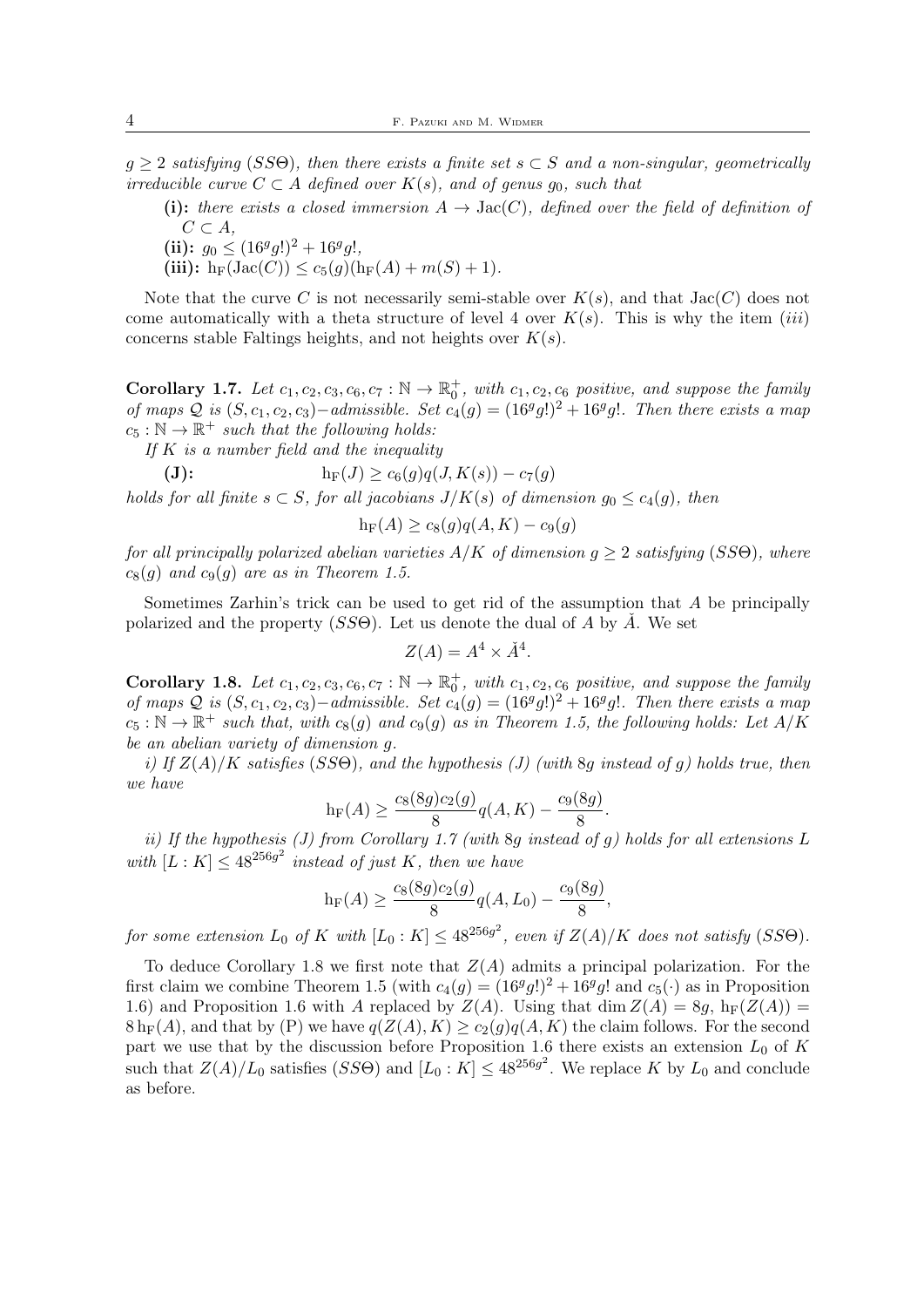Let us illustrate Corollary 1.8 by a result of the first author [Paz19b] that pioneered the strategy used in this paper. We take

$$
q(A, K) = \frac{1}{[K:\mathbb{Q}]} \log \left( N_{K/\mathbb{Q}} \left( \prod_{\substack{\mathfrak{p} \text{ bad } s.s.}} \mathfrak{p} \right) \right),
$$

where the product runs over the semi-stable bad prime ideals of  $A/K$ . It is clear that  $(P)$  holds with  $c_2(q) = 1$ . Isogenous abelian varieties share the same semi-stable bad reduction primes by the Néron-Ogg-Shafarevich criterion, because they have the same Tate modules (see Theorem 1 page 493 of [SeTa68] and Corollary 2 page 22 of [Fal86]). Hence, (I) holds with  $c_3(q) = 0$ . For  $(E)$  we need to assume that our fixed S from Convention 1.2 is such that  $K(S)/K$  has ramification uniformly bounded above all finite prime ideals of K with a bound independent of K (cf. Proposition 7.2 to construct such S). If  $M/K$  is a finite extension then  $A/K$  has semi-stable bad reduction at  $\mathfrak{p} \subset \mathcal{O}_K$  if and only if  $A/M$  has semi-stable bad reduction at  $\mathfrak{B} \subset \mathcal{O}_M$  for each prime  $\mathfrak{B}$  above p. Hence, with an S as above, a straightforward computation shows that (E) holds. Finally, as shown in [Paz19b] hypothesis (J) follows essentially from the arithmetic Noether's formula of [MB89] Théorème 2.5 page 496. By Corollary 1.8 (ii) it follows that there exist  $c_8 : \mathbb{N} \to \mathbb{R}_0^+$  and  $c_9 : \mathbb{N} \to \mathbb{R}^+$  such that

(2) 
$$
\mathrm{h}_{\mathrm{F}}(A) \geq \frac{c_8(8g)}{8 \cdot 48^{256g^2}[K:\mathbb{Q}]} \log \left(N_{K/\mathbb{Q}}\left(\prod_{\mathfrak{p} \text{ bad }s.s.} \mathfrak{p}\right)\right) - \frac{c_9(8g)}{8}.
$$

Combining (2) with an additional argument (Lemma 3.5 of [Paz19b]) shows that one can take the product in (2) even over all primes with bad reduction, but at the expense of replacing the stable Faltings height  $h_F(A)$  on the left hand-side with the relative Faltings height  $h_F(A/K)$ . This was used in [Paz19b] to establish (1).

Next let us consider another consequence of Theorem 1.5. Taking  $q(A, K) = \text{rank}(A(K))$ we see that  $Q$  is  $(S, 1, 1, 0)$  –admissible.

Given an abelian variety  $A/K$  of dimension  $q \ge 1$  then  $q(A, L)$  is unbounded as L runs over all finite extensions of K. Let  $c_4(\cdot), c_5(\cdot)$  be given, and choose  $c_1(g) = 1, c_2(g) = 1, c_3(g) =$  $0, c_6(g) = 1$  and  $c_7(g) = 0$ . Take an extension  $L/K$  such that  $h_F(A) < c_8(g)q(A, L) - c_9(g)$ . Then apply Theorem 1.5 with  $A/K$  replaced by  $A/L$  to deduce the following corollary.

**Corollary 1.9.** Let A be an abelian variety over  $\overline{Q}$  of dimension  $g \geq 2$ , let  $c_4, c_5 : \mathbb{N} \to \mathbb{R}^+$ . Then there exists a number field  $L$  such that  $A$  is defined over  $L$ , and for every finite set  $s \subset S$ , and for every non-singular, geometrically irreducible curve  $C \subset A$  defined over  $L(s)$ , and satisfying (i),(ii),(iii) from Theorem 1.5 (with the given maps  $c_4(\cdot), c_5(\cdot)$ ), we have

$$
h_F(\operatorname{Jac}(C)) < \operatorname{rank}(\operatorname{Jac}(C)(L(s))).
$$

Let us recall that Honda conjectured in  $[Hom60]$  page 98 that for any abelian variety  $A/K$ there exists a constant  $c_A > 0$  such that if M is an extension of the number field K then

$$
rank(A(M)) \le c_A[M : \mathbb{Q}].
$$

As a consequence of Proposition 1.6 we can reduce Honda's conjecture to the case (of a strong form) of jacobians.

**Corollary 1.10.** Let A be a principally polarized abelian variety over K of dimension  $g \geq 2$ satisfying (SSO). Suppose that there exists a map  $c_{10} : \mathbb{N} \times \mathbb{R} \to \mathbb{R}^+$ , increasing in both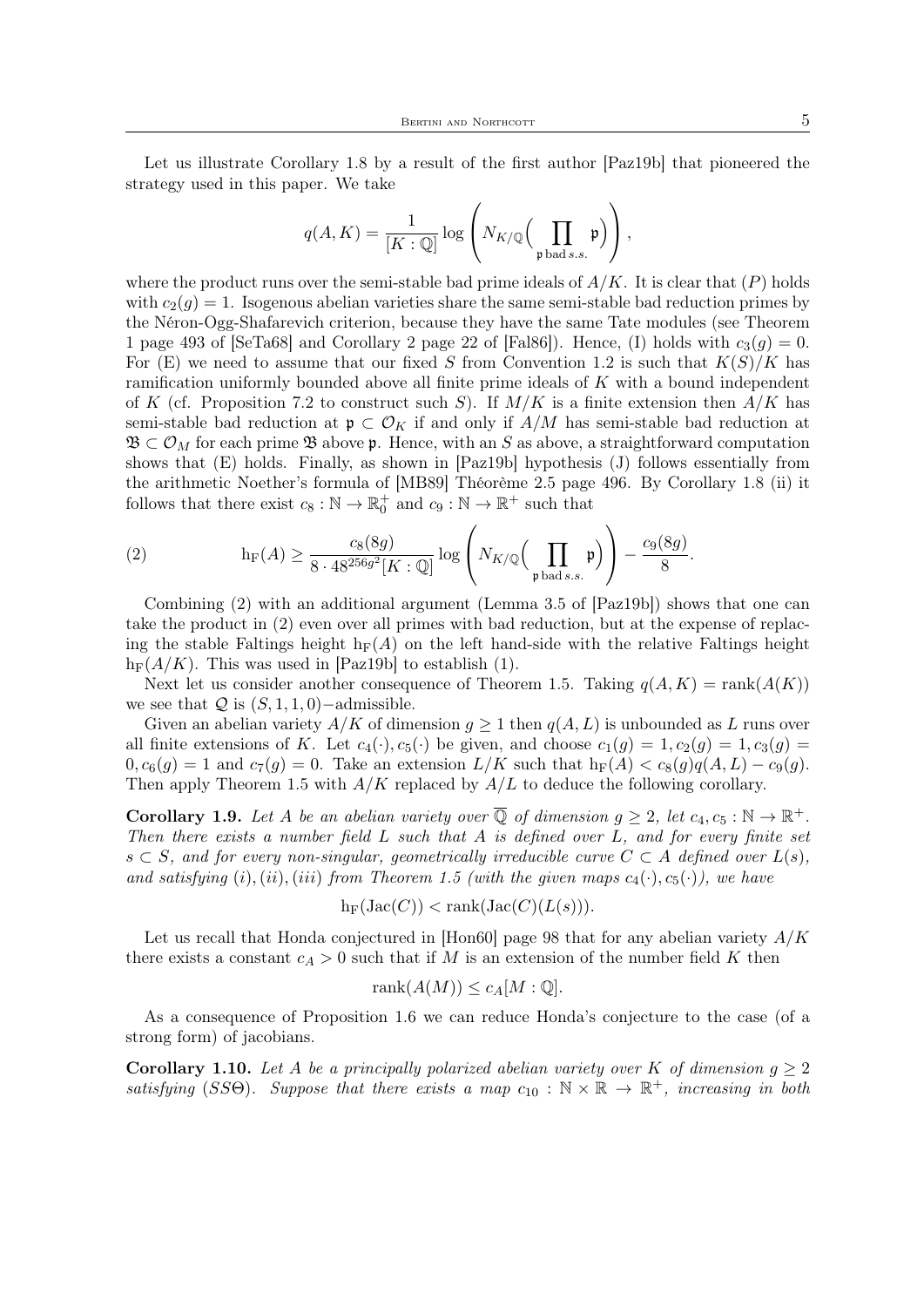variables, and such that

rank $(\text{Jac}(C)(M)) \leq c_{10}(g_0, h_F(\text{Jac}(C)))[M : \mathbb{Q}],$ 

for all finite subsets  $s \subset S$ , for all non-singular, geometrically irreducible curves  $C \subset A$ , defined over  $K(s)$ , and of genus  $g_0 \leq (16^g g!)^2 + 16^g g!$ , and for all finite extensions  $M/K(s)$ . Then there exist a finite subset  $s_A \subset S$ , and a map  $c_{11} : \mathbb{N} \times \mathbb{R} \times \mathbb{R}_0^+ \to \mathbb{R}^+$  such that for each finite extension  $M/K(s_A)$ 

$$
rank(A(M)) \leq c_{11}(g, h_F(A), m(S))[M:\mathbb{Q}].
$$

Using again Zarhin's trick, we conclude that if  $rank(J(M)) \leq c_{10}(q_0, h_F(J))[M:\mathbb{Q}]$  for all finite subsets  $s \text{ }\subset S$ , all jacobians  $J/L(s)$ , for each extension  $L/K$  of degree at most  $48^{256g^2}$ , and of genus  $g_0 \leq (16^{8g}(8g)!)^2 + 16^{8g}(8g)!$ , and all finite extensions  $M/L(s)$ , then there exists a finite subset  $s_A \subset S$ , and a map  $c_{11} : \mathbb{N} \times \mathbb{R} \times \mathbb{R}_0^+ \to \mathbb{R}^+$  such that for each finite extension  $M/K(s_A)$ 

rank
$$
(A(M)) \leq 48^{256g^2} c_{11}(8g, 8\ln_F(A), m(S))[M:\mathbb{Q}].
$$

In particular, if the strong form of Honda's conjecture (with  $c_A = c_{10}(g, h_F(A))$  as above) holds true for all jacobians, then Honda's conjecture holds true for all abelian varieties over  $\overline{\mathbb{Q}}$ .

A different contribution related to Honda's conjecture is in Pasten's recent paper [Pas19].

We define the main tools in Section 2. As Theorem 1.3 is expressed using the Philippon height of Chow forms, and as we would like to obtain corollaries involving the Faltings height, we also gather what is needed to translate the inequalities into this other height theory. We prove Theorem 1.3 in Section 3 (for background on Bertini theorems, a good reference is [Jou83]).

As usual we proceed by intersecting the projective variety  $X$  with hyperplanes but we use the fact that all their coefficients can be assumed to lie in our fixed set S with finite Northcott number. To control the height and the degree we use previous work of Rémond [Rém10]. The control on the genus is obtained through previous work of Cadoret and Tamagawa [CaTa13]. In Section 4 we explain how to apply Theorem 1.3 to abelian varieties. In Section 5 we prove Theorem 1.5, and in Section 6 we prove Corollary 1.10. Finally, in Section 7, we provide some methods to construct infinite sets with finite Northcott numbers. In particular, we show how to construct an infinite set  $S \subset \overline{Q}$  with finite Northcott number such that  $K(S)/K$  has uniformly bounded ramification for every number field  $K$ , and this bound is also uniform in K.

The authors thank Philipp Habegger and Gaël Rémond for their helpful feedback on an earlier version of the text, and Hector Pasten for helpful comments on Honda's conjecture. It is our pleasure to thank the referee for a very dedicated work and for helpful feedback, that led to improvements in several places.

The first author is supported by ANR-17-CE40-0012 Flair and ANR-20-CE40-0003-01 Jinvariant.

### 2. Definitions and height comparisons

2.1. Height of algebraic numbers and projective points. Let  $K$  be a number field and  $M_K$  the set of places of K. We denote by  $M_K^0$  the set of finite places and  $M_K^{\infty}$  the set of archimedean places. For any prime number  $p > 0$ , we normalize the archimedean absolute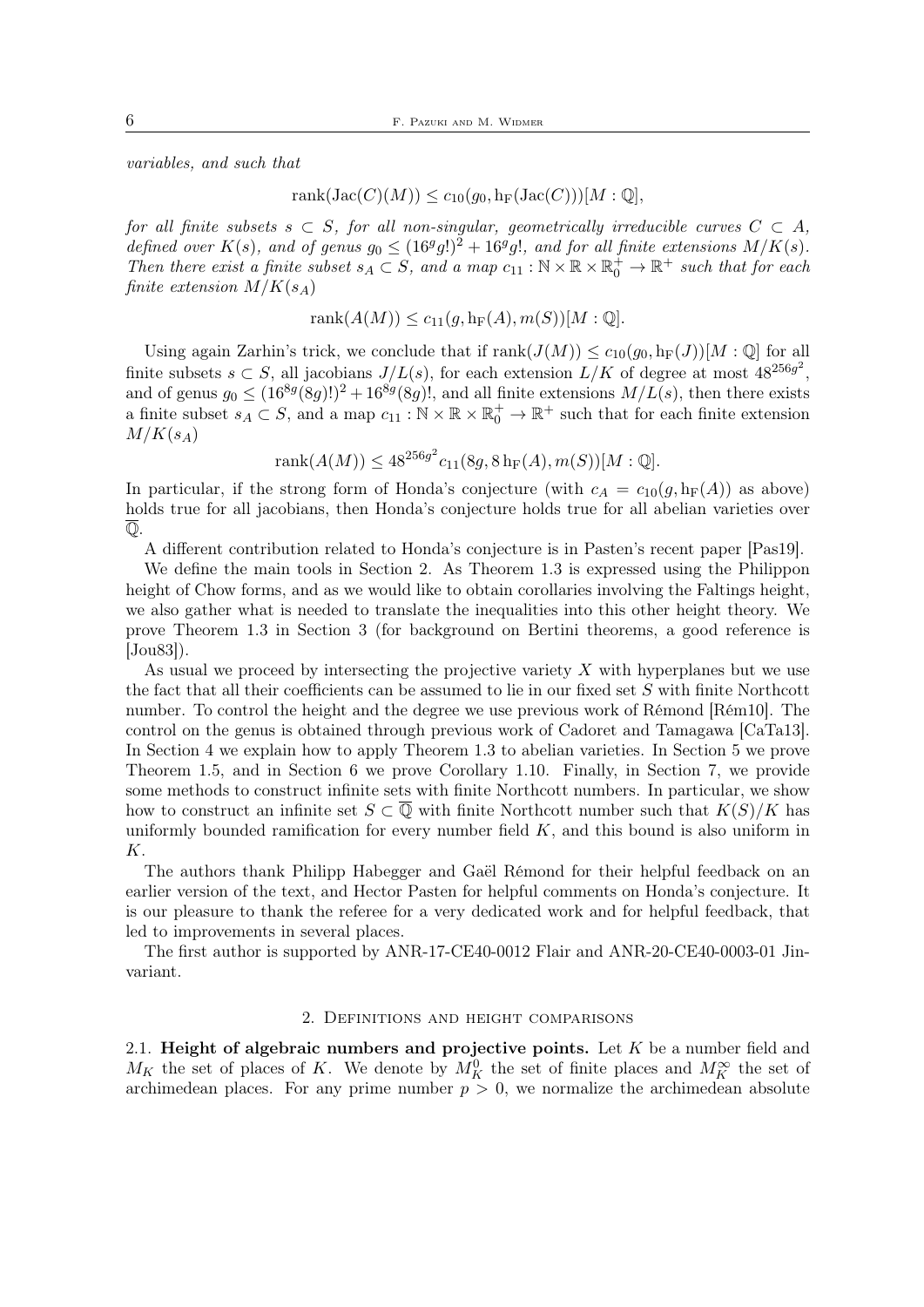values by  $|p|_v = p$  and the non-archimedean by  $|p|_v = p^{-1}$  if v divides p. We denote by  $K_v$  the completion of K with respect to  $|\cdot|_v$ . Let  $d = [K : \mathbb{Q}]$ . For any place v of K, let  $d_v = [K_v : \mathbb{Q}_v]$ .

Let  $N \geq 1$  be an integer and  $x = (x_0, \ldots, x_N)$  a vector of algebraic numbers in K, not all zero. Let  $||x||_v = \max_{0 \le i \le N} |x_i|_v$  for v a non-archimedean place of K and  $||x||_v = \Big(\sum_{0 \le i \le N} |x_i|_v\Big)$  $0 \leq i \leq N$  $|x_i|^2\bigg)^{1/2}$ 

for  $v$  an archimedean place of  $K$ .

For  $P = (x_0 : \cdots : x_N) \in \mathbb{P}_{\overline{Q}}^N$  we define the  $l_2$ -height and the  $l_\infty$ -height (or Weil height) as

$$
h_2(P) = \sum_{v \in M_K} \frac{d_v}{d} \log ||x||_v,
$$
  

$$
h_{\infty}(P) = \sum_{v \in M_K} \frac{d_v}{d} \log \max_{0 \le i \le N} |x_i|_v,
$$

where K is any number field containing the coordinates  $x_0, \ldots, x_N$ . Dividing by the degree  $d = [K : \mathbb{Q}]$  makes the value independent of the particular choice of K, and thanks to the product formula these heights are well-defined on  $\mathbb{P}_{\overline{0}}^N$ . Moreover, they are comparable; we have

(3) 
$$
h_{\infty}(P) \le h_2(P) \le h_{\infty}(P) + \frac{1}{2}\log(N+1).
$$

Besides the height of a projective point we also need to measure the height of an algebraic number  $x$ . By abuse of notation we write

$$
h_2(x) = h_2(P),
$$
  

$$
h_{\infty}(x) = h_{\infty}(P),
$$

where  $P = (1 : x) \in \mathbb{P}_{\overline{\mathbb{Q}}}^1$ .

2.2. Height of a polynomial with algebraic coefficients. If  $P = x_0 X^N + \cdots + x_{N-1} X +$  $x_N \in \overline{\mathbb{Q}}[X]$  is a non-zero polynomial we define  $h_2(P) = h_2(x_0 : \cdots : x_N)$ . More generally, if

$$
P = \sum_{i_1=0}^N \cdots \sum_{i_n=0}^N x_{i_1\cdots i_n} X_1^{i_1} \cdots X_n^{i_n} \in \overline{\mathbb{Q}}[X_1,\ldots,X_n] \setminus \{0\}
$$

then we define

$$
h_2(P)=h_2(\cdots :x_{i_1\cdots i_n}:\cdots).
$$

Analogously, we define

$$
h_{\infty}(P) = h_{\infty}(\cdots : x_{i_1\cdots i_n} : \cdots).
$$

2.3. Height of a Chow form. Let us now consider  $X$  a geometrically irreducible projective variety inside  $\mathbb{P}^N$  defined over the number field K. We follow [Rém10] to define the height of X. Let  $F$  be its Chow form. We define the height of  $X$  by

$$
h_{\mathbb{P}^N}(X) = \sum_{v \in M_K^0} \frac{d_v}{d} \log ||F||_v + \sum_{v \in M_K^\infty} \frac{d_v}{d} \Big[ (\dim X + 1)(\deg X) \sum_{j=1}^N \frac{1}{2j} + \int_{S_{N+1}^{\dim X + 1}} \log |F_v|\tau \Big],
$$

where  $\tau$  is the invariant measure of total mass 1 on  $S_{N+1}^{\dim X+1}$ , the  $(\dim X + 1)$ -power of the unit sphere  $S_{N+1}$ , and in the expression  $||F||_v$  we identify F with the vector of its coefficients. Again, this definition is independent of the choice of K.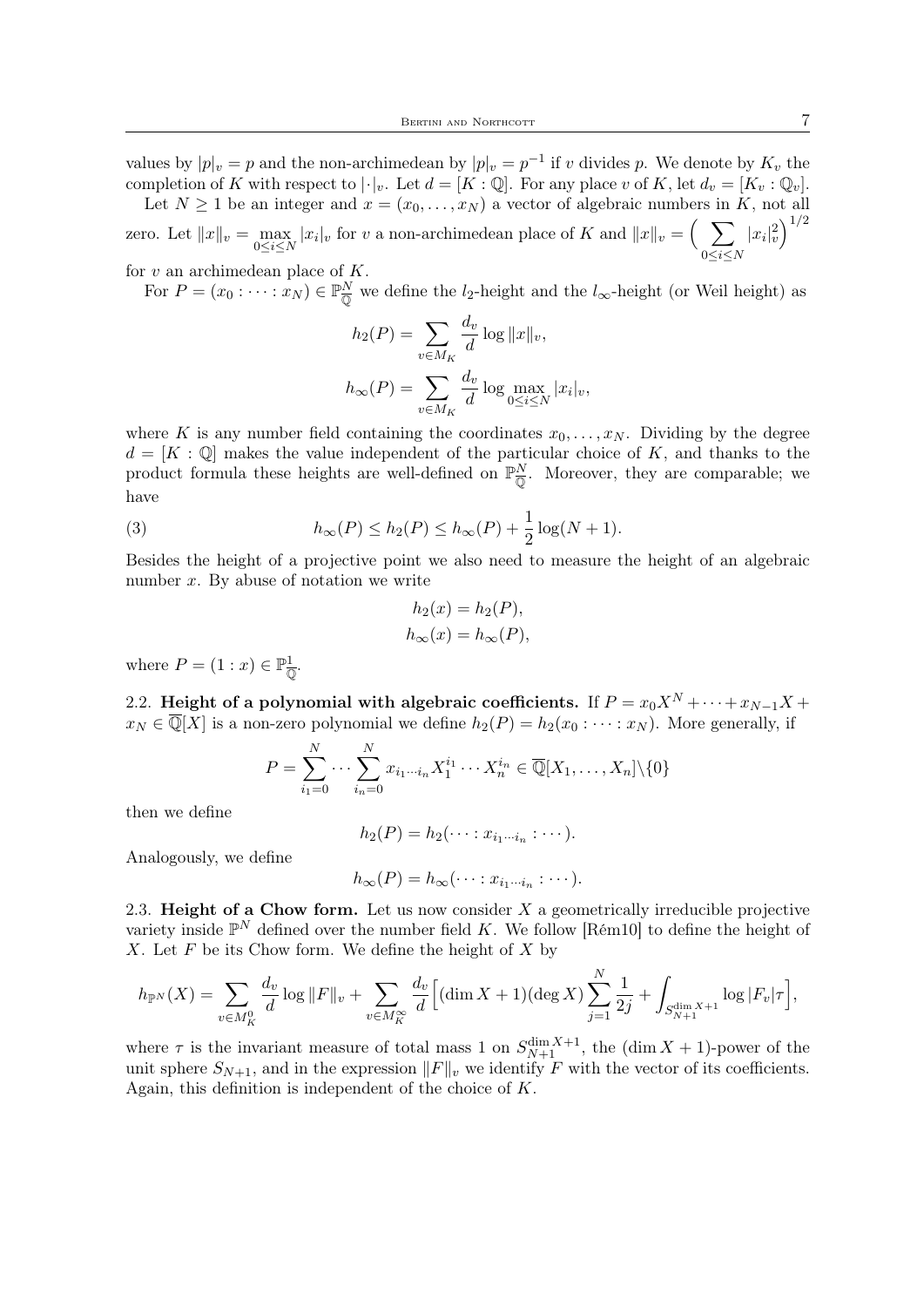When X is a general closed subscheme of  $\mathbb{P}^N$  defined over a number field, we define its height as the sum of the previously defined heights of its irreducible components. We note that  $h_{\mathbb{P}N}(\cdot)$  is non-negative (see for instance [Phi95] paragraph 1 page 346).

2.4. **Height of an abelian variety.** For the special case of abelian varieties, we will mostly use the Faltings height, and in some estimates also the theta height. We recall their definition and give a brief summary of some useful properties and comparisons of these heights.

2.4.1. Faltings height. Let A be an abelian variety of dimension  $g \ge 1$  defined over a number field K. Let  $\mathcal{O}_K$  be the ring of integers of K and let  $\pi: \mathcal{A} \longrightarrow \text{Spec}(\mathcal{O}_K)$  be the Néron model of A over Spec( $\mathcal{O}_K$ ). Let  $\varepsilon$ : Spec( $\mathcal{O}_K$ )  $\longrightarrow$  A be the zero section of  $\pi$  and let  $\omega_{\mathcal{A}/\mathcal{O}_K}$  be the pullback along  $\varepsilon$  of the maximal exterior power (the determinant) of the sheaf of relative differentials

$$
\omega_{\mathcal{A}/\mathcal{O}_K} := \varepsilon^\star \Omega_{\mathcal{A}/\mathcal{O}_K}^g \;.
$$

For any archimedean place v of K, let  $\sigma$  be an embedding of K in C associated to v. The associated line bundle

$$
\omega_{\mathcal{A}/\mathcal{O}_K,\sigma}=\omega_{\mathcal{A}/\mathcal{O}_K}\otimes_{\mathcal{O}_K,\sigma}\mathbb{C}\simeq H^0(\mathcal{A}_\sigma(\mathbb{C}),\Omega^g_{\mathcal{A}_\sigma}(\mathbb{C}))
$$

is equipped with the  $L^2$ -metric  $\|.\|_v$  given by

$$
\|s\|_v^2 = \frac{i^{g^2}}{\gamma^g} \int_{\mathcal{A}_\sigma(\mathbb{C})} s \wedge \overline{s}
$$

where  $\gamma > 0$  is a normalizing constant. In this article we choose  $\gamma = (2\pi)^2$ .

The projective  $\mathcal{O}_K$ -module  $\omega_{\mathcal{A}/\mathcal{O}_K}$  is of rank 1 and together with the hermitian norms  $\|.\|_v$ at infinity it defines a hermitian line bundle  $\overline{\omega}_{\mathcal{A}/\mathcal{O}_K} = (\omega_{\mathcal{A}/\mathcal{O}_K}, (\|\cdot\|_v)_{v \in M_K^{\infty}})$  over  $\mathcal{O}_K$ . It has a well defined Arakelov degree  $\deg(\overline{\omega}_{\mathcal{A}/\mathcal{O}_K})$ , given by

$$
\widehat{\deg}(\overline{\omega}_{\mathcal{A}/\mathcal{O}_K}) = \log \#\left(\omega_{\mathcal{A}/\mathcal{O}_K}/s\mathcal{O}_K\right) - \sum_{v \in M_K^{\infty}} d_v \log \|s\|_v,
$$

where s is any non-zero section of  $\omega_{\mathcal{A}/\mathcal{O}_K}$ . The resulting number does not depend on the choice of s in view of the product formula on the number field K.

The height of  $A/K$  is defined as

$$
\mathrm{h}_{\mathrm{F}}(A/K) := \frac{1}{[K:\mathbb{Q}]} \widehat{\mathrm{deg}}(\overline{\omega}_{\mathcal{A}/\mathcal{O}_K}) \ .
$$

It does not depend on any choice of projective embedding of A. We emphasise that by our choice of normalization  $\gamma = (2\pi)^2$  the Faltings height  $h_F(\cdot)$  is non-negative (see Remarque 3.3 in [Paz19a] and a detailed proof in the appendix of [GaRé14b] for the semi-stable case, the general case follows by property (2) below). Faltings [Fal83] used the normalization  $\gamma = 2$  so that  $h_F(A/K) = h_{Faltings}(A/K) + \frac{g}{2} \log(2\pi^2)$ .

We recall here three classical properties (see for instance [Del83], in particular page 35) used in the sequel:

- (1) If  $A = A_1 \times A_2$  is a product of abelian varieties over K then one has  $h_F(A/K)$  $h_F(A_1/K) + h_F(A_2/K).$
- (2) If  $K'/K$  is a number field extension then one has  $h_F(A/K') \leq h_F(A/K)$ .
- (3) If  $A/K$  is semi-stable then the height is stable by number field extension.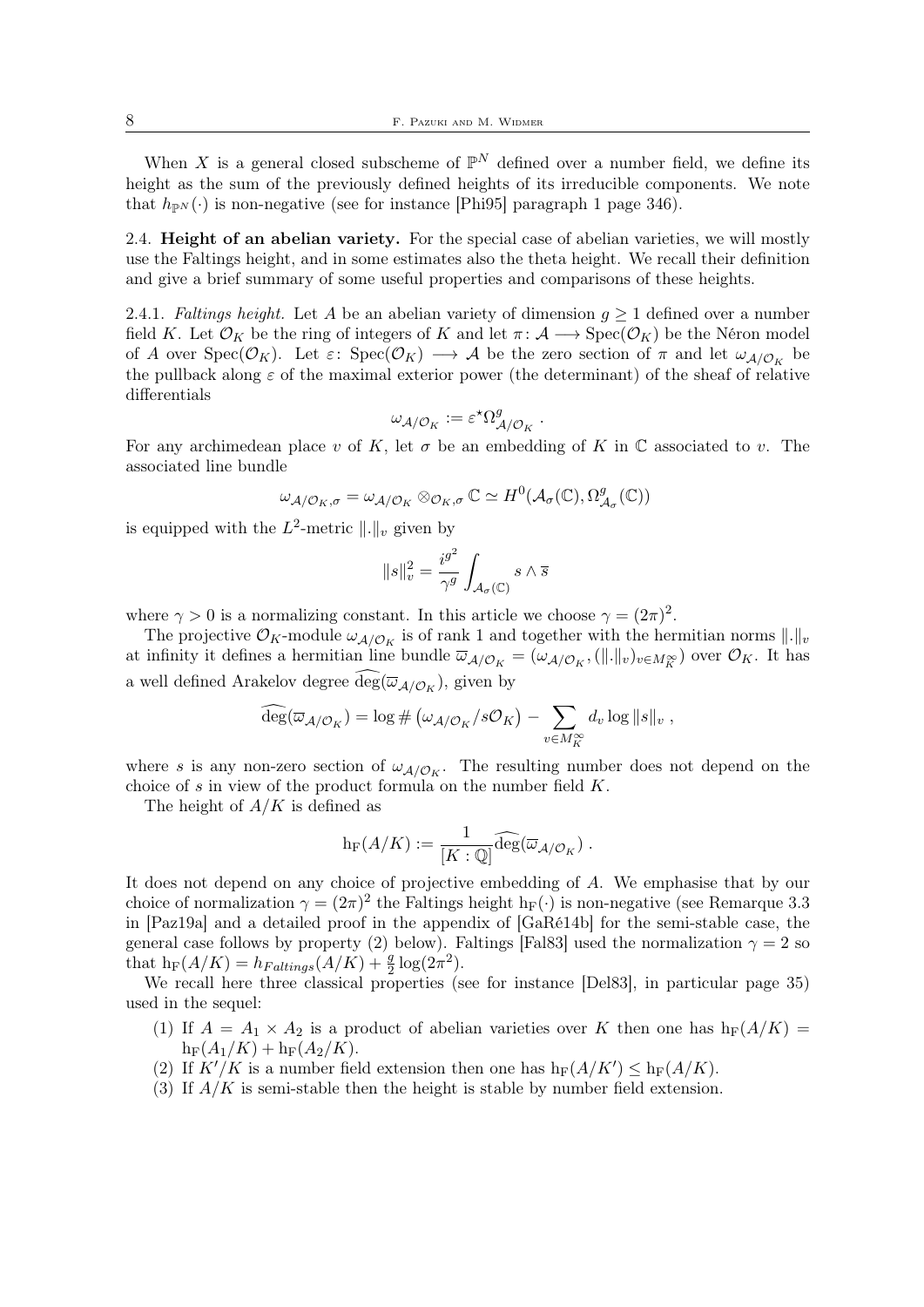**Definition 2.1.** The stable height of  $A/K$  is defined as  $h_F(A) := h_F(A/K')$  for any number field extension  $K'/K$  such that  $A/K'$  is semi-stable.

2.4.2. Theta height. We refer the reader to classical work of Mumford on theta structures, recalled in some details in paragraph 2.3 of  $[Paz12]$ . Let A be an abelian variety over a number field K. Assume  $A/K$  is given with a theta structure of level 4. It gives in particular an explicit embedding of K-varieties  $\Theta: A \to \mathbb{P}^{4^{2g}-1}_K$ , and we define

$$
h_{\Theta}^{(4)}(A,\Theta) := h_2(\Theta(0_A)).
$$

We note that  $h_{\Theta}^{(4)}$  $\Theta^{(4)}(\cdot,\cdot)$  is also a non-negative height.

2.4.3. Useful inequalities. We gather here some technical inequalities between these different heights. Let us start by considering C a non-singular curve in  $\mathbb{P}^N_{\overline{0}}$  with  $N \geq 4$ , of degree deg C and genus q. Choose a ground field K such that  $Jac(C)/K$  has  $(SS\Theta)$ . By Théorème 1.3 and Proposition 1.1 page 760 of [Rém10] one has

(4) 
$$
h_{\Theta}^{(4)}(\text{Jac}(C),\Theta) \leq (2 \deg C + 1)^2 \log(N+1)^4 m^{20m8^g}(\mathbf{h}_{\mathbb{P}^N}(C) + 1),
$$

where  $m = 4g + 2 \deg C - 2$ .

As we will also need a comparison between the Faltings height and the theta height of level  $r = 4$  of a principally polarized abelian variety  $A/K$  of dimension g with (SSO), we extract the following Bost-David comparison from [Paz12], Corollary 1.3 page 21 (due to the different normalization  $\gamma = 2\pi$  our height here differs by  $q \log(2\pi)/2$  from the one in [Paz12]) using the factor 7 instead of 6 to take care of the different normalization:

$$
|h_{\Theta}^{(4)}(A,\Theta) - \frac{1}{2}h_F(A)| \le 7 \cdot 4^{2g} \cdot \log(4^{2g}) \cdot \log\left(\max\{1, h_{\Theta}^{(4)}(A,\Theta)\} + 2\right).
$$

It follows that there exists an explicitly computable map  $c_{12} : \mathbb{N} \to \mathbb{R}^+$  such that

(5) 
$$
h_{\Theta}^{(4)}(A,\Theta) - c_{12}(g) \le h_F(A) \le 3h_{\Theta}^{(4)}(A,\Theta) + c_{12}(g).
$$

Finally, we need a Philippon height – Faltings height comparison lemma.

**Lemma 2.2.** Let A be a principally polarized abelian variety of dimension q over  $\overline{Q}$  given with a projective embedding  $\Theta: A \to \mathbb{P}^{4^{2g}-1}$  compatible with a theta structure of level  $r=4$ , corresponding to the 16th power of a symmetric theta divisor. There is an explicitly computable  $map \ c_{13} : \mathbb{N} \to \mathbb{R}^+$  such that

$$
h_{\mathbb{P}^N}(A) \leq c_{13}(g)(h_{\mathbb{F}}(A) + 1),
$$

where  $N = 16^g - 1$ .

Proof. We use Proposition 3.9 of [DaPh02] page 665, where the authors prove that for any algebraic subvariety  $V \subset A$  the inequality

$$
|\widehat{h}_{\mathbb{P}^N}(V) - h_{\mathbb{P}^N}(V)| \leq c_{14}(g, \dim V, \deg V, h_{\Theta}^{(4)}(A, \Theta))
$$

holds, where  $h_{\mathbb{P}^N}(V)$  is the height of the variety V as defined previously in paragraph 2.3 (it is the same definition as the one in [DaPh02] page 644), the height  $\widehat{h}_{\mathbb{P}^N}(V)$  is defined in [Phi91] before Proposition 9 and the quantity  $c_{14}(g, \dim V, \deg V, h_{\Theta}^{(4)}(A, \Theta)) > 0$  can be taken to be  $(4^{g+1}h_{\Theta}^{(4)})$  $\Theta^{(4)}(A,\Theta) + 3g \log 2 \cdot (\dim V + 1) \cdot \deg V$ . Picking  $V = A$  the abelian variety we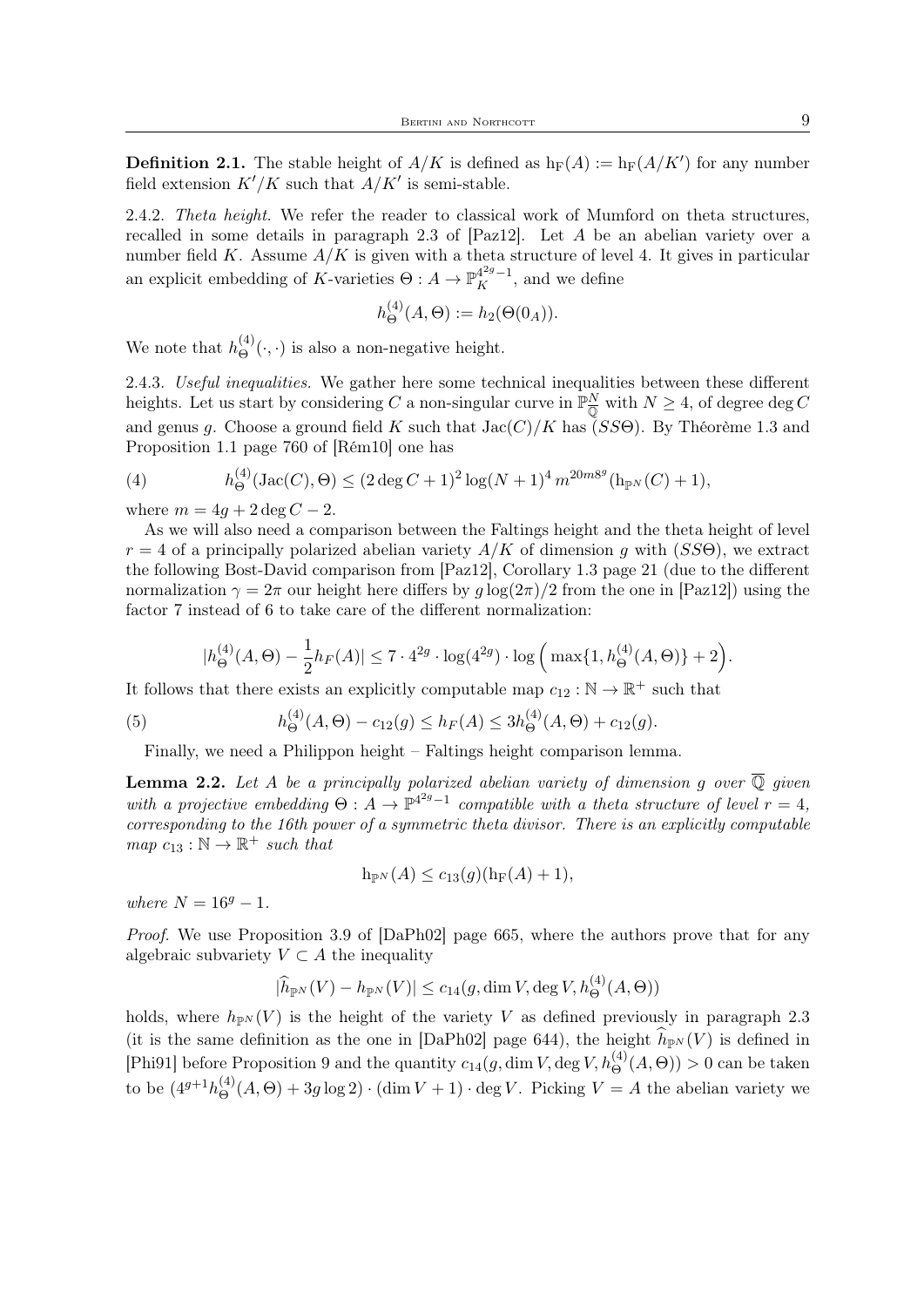focus on, we have  $\widehat{h}_{\mathbb{P}^N}(A) = 0$  (see Proposition 9 item (vii) page 281 of [Phi91]), dim  $A = q$ , deg  $A = 16<sup>g</sup>g!$  (see [Mum70] page 150) and

(6) 
$$
h_{\mathbb{P}^N}(A) \leq c_{15}(g)(h_{\Theta}^{(4)}(A,\Theta)+1),
$$

where  $c_{15}(g) > 0$  only depends on the dimension of A, and one can take  $c_{15}(g) = 4^{3g+1}(g!)(g+$ 1). Plugging the estimate from (5) into (6) and using that  $h_F(A) \geq 0$ , concludes the proof.  $\Box$ 

#### 3. Bertini with height control

As a first step, we state a classical Bertini Theorem, then we use a result of Rémond to control the height of a curve drawn on a projective variety.

**Theorem 3.1.** (Bertini's Theorem) Let X be a non-singular closed subvariety of  $\mathbb{P}_{\overline{0}}^N$  with  $\dim X \geq 2$ . There exists a hyperplane  $H_0 \subset \mathbb{P}_{\overline{0}}^N$  not containing X and such that  $X \cap H_0$  is non-singular, geometrically irreducible of dimension dim  $X - 1$ . Furthermore, the set of such hyperplanes forms an open dense subset U of the complete linear system  $|H_0|$ , viewed as a projective space.

Proof. This is a particular case of Theorem II.8.18 of [Har06] page 179, see also Remark 7.9.1 of  $[\text{Har06}]$  page 245.

**Corollary 3.2.** Let  $X$  be as in Theorem 3.1, and let  $S$  be an infinite set of algebraic numbers. There exists a hyperplane H<sub>0</sub> defined with coefficients in S such that  $X \cap H_0$  is non-singular, geometrically irreducible, of dimension dim  $X - 1$ .

*Proof.* Let  $\check{\mathbb{P}}^N$  be the dual projective space. Consider the isomorphism  $j : \mathbb{P}^N \longrightarrow \check{\mathbb{P}}^N$  defined by  $j([s_0: \cdots : s_N]) = H_{s_0,\ldots,s_N}$ , where  $H_{s_0,\ldots,s_N}$  is the hyperplane defined by  $s_0x_0 + \cdots$  $s_N x_N = 0$ . We look at the set U obtained in Theorem 3.1. The set  $j^{-1}(U)$  is non-empty and open in  $\mathbb{P}^N$ . Let  $P \in \overline{\mathbb{Q}}[x_0,\ldots,x_N]$  be a non-zero homogeneous polynomial. Since S is infinite there exists  $[s_0 : \cdots : s_N] \in \mathbb{P}^N$  with all  $s_i \in S$  and  $P(s_0, \ldots, s_N) \neq 0$ . Hence,

$$
j^{-1}(U) \cap \{ [s_0 : \dots : s_N] \in \mathbb{P}^N \mid s_0, \dots, s_N \in S \text{ not all zero} \} \neq \emptyset,
$$

and this implies the claim.

The following result of Rémond is the main tool for Theorem 1.3. It is a direct consequence of Proposition 2.3 page 765 of [Rém10].

**Proposition 3.3.** (Rémond) Let X be a closed subscheme of  $\mathbb{P}_{\overline{0}}^N$ . Let  $P_1, \ldots, P_s$  be homogeneous polynomials of  $\overline{\mathbb{Q}}[X_0,\ldots,X_N]$  of degree at most D and of height  $h_2(\cdot)$  at most H. If V is the family of irreducible components of the intersection Y of X with the zeros of  $P_1, \ldots, P_s$ , then

$$
\sum_{V\in \mathcal{V}} D^{\dim V} \deg V \leq D^{\dim X} \deg X,
$$

and if one denotes  $d = \min\{\dim V | V \in \mathcal{V}\}\,$ ,

$$
\sum_{V \in \mathcal{V}} D^{\dim V + 1} \operatorname{h}_{\mathbb{P}^N}(V) \le D^{\dim X + 1} \operatorname{h}_{\mathbb{P}^N}(X) + (\dim X - d) D^{\dim X} (\deg X) H.
$$

In particular, deg  $Y \n\leq D^{\dim X - d} \deg X$  and

$$
\mathrm{h}_{\mathbb{P}^N}(Y) \le D^{\dim X - d} \mathrm{h}_{\mathbb{P}^N}(X) + (\dim X - d)D^{\dim X - d - 1}(\deg X)H.
$$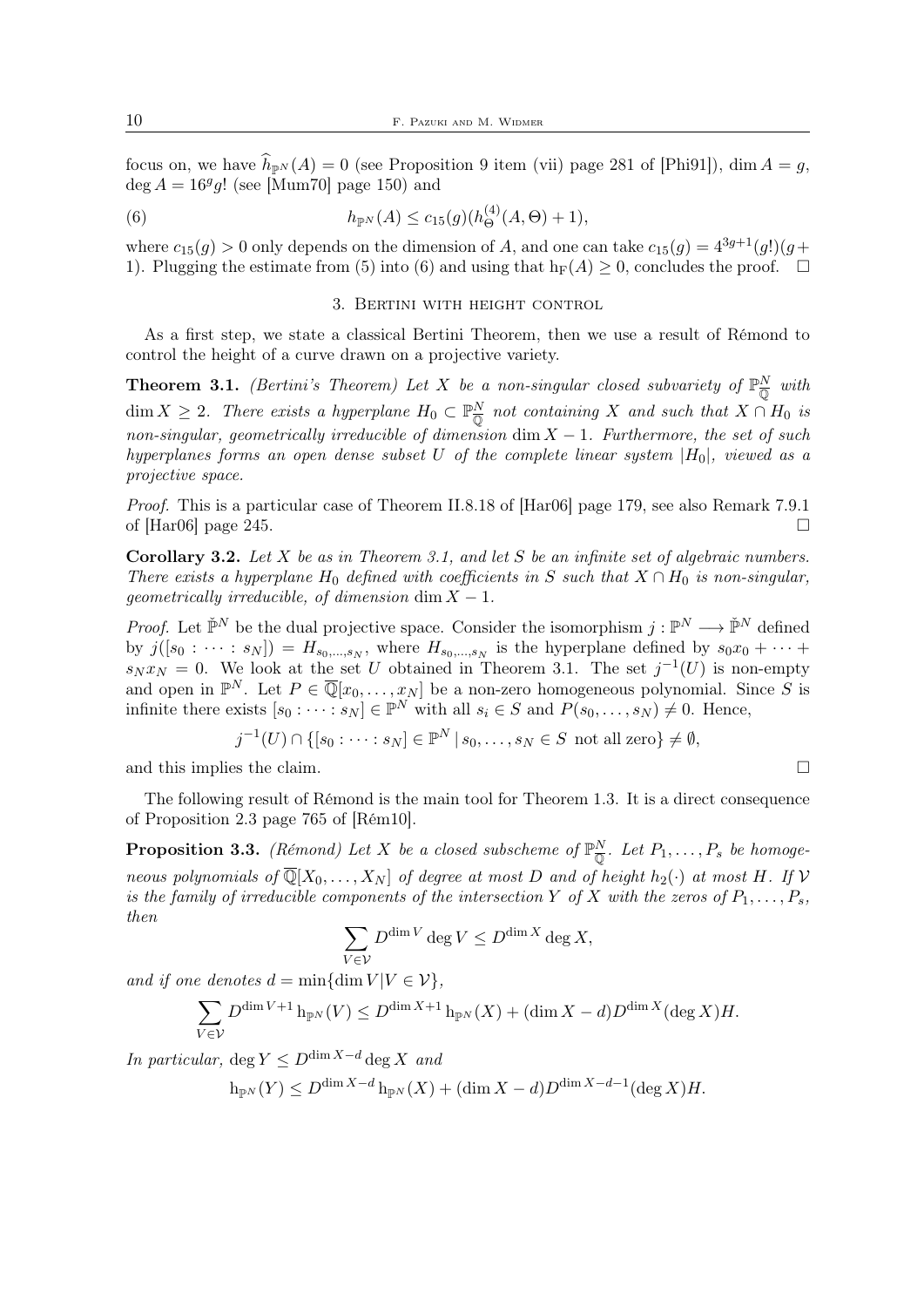Rémond's original version is slightly stronger, as he only requires a modified height to be bounded by  $H$ . The height used in the inequalities, however, is the same as the one used in the present work.

Proposition 3.4. Let S be an infinite set of algebraic numbers with finite Northcott number  $m(S)$ . Let X be a non-singular closed subvariety of  $\mathbb{P}_{\overline{Q}}^N$  with  $\dim X \geq 2$ . Then there exists a hyperplane H<sub>0</sub> defined with coefficients in S and such that  $X \cap H_0$  is non-singular, geometrically irreducible with dimension dim  $X - 1$ , with  $\deg(X \cap H_0) \leq \deg X$ , and

 $h_{\mathbb{P}N}(X \cap H_0) \leq h_{\mathbb{P}N}(X) + (\deg X)(N+1)(m(S) + 2).$ 

*Proof.* First let us replace S with its infinite subset of elements s with  $h_{\infty}(s) < m(S) + 1$ . By Corollary 3.2 we get a hyperplane  $H_0$ , defined by a non-zero linear form  $F_0$ , with coefficients  $s_0, \ldots, s_N \in S$ . Thus,

$$
h_{\infty}(F_0) = h_{\infty}(s_0 : \dots : s_N) \le h_{\infty}(1 : s_0 : \dots : s_N) \le \sum_{i=0}^N h_{\infty}(1 : s_i) \le (N+1)(m(S)+1).
$$

Finally, using that  $h_2(F_0) \leq h_{\infty}(F_0) + \frac{1}{2} \log(N+1) \leq (N+1)(m(S)+2)$ , and applying Proposition 3.3 with  $H = (N+1)(m(S) + 2)$ ,  $d = \dim X - 1$ , and  $D = 1$  yields the claim.  $\square$ 

We are now in position to prove Theorem 1.3. We will prove the following, slightly more precise, result.

Corollary 3.5. (Bertini with height control) Let  $S$  be an infinite set of algebraic numbers with finite Northcott number  $m(S)$ . Let X be a non-singular closed subvariety of  $\mathbb{P}_{\overline{0}}^N$  with  $\dim X \geq 2$ . Then there exists a non-singular, geometrically irreducible curve C on X, defined over a finite extension of the field of definition of  $X$  by finitely many elements of  $S$ , with  $\deg C \leq \deg X$ , and

$$
h_{\mathbb{P}^N}(C) \le h_{\mathbb{P}^N}(X) + (\dim X)(\deg X)(N+1)(m(S) + 2).
$$

Moreover, the genus of C may be assumed to be bounded from above by  $(\deg X)^2 + \deg X$  and if  $X = A$  is a principally polarized abelian variety, one may assume in addition that there is a closed immersion  $A \to \text{Jac}(C)$  over the field of definition of C.

*Proof.* We apply Proposition 3.4 to the successive intersections  $X \cap H_1 \cap \cdots \cap H_i$ , where  $i \geq 1$ is an integer. We reach dimension 1 in dim  $X-1$  steps, the curve C will be  $X \cap H_1 \cap ... \cap H_{g-1}$ if  $q = \dim X$ . The control on the genus of C is based on Castelnuovo's criterion of [ACGH85] page 116 (see also Remark 2.1 [CaTa13]).

In the case where X is a principally polarized abelian variety A and both A and C are defined over an infinite field K of characteristic zero, the closed immersion  $A \to \text{Jac}(C)$  is obtained from studying the fundamental groups of the successive intersections (independently of the choice of hyperplanes). The closed immersion  $A \cap H_1 \to A$  induces a surjective morphism between étale fundamental groups  $\pi_1(A \cap H_1) \to \pi_1(A)$ . Iterating  $g - 1$  times, the closed immersion  $C \to A$  induces a surjective homomorphism  $\pi_1(C) \to \pi_1(A)$  over  $Gal(\overline{K}/K)$ .

This implies that the Albanese morphism  $Jac(C) \to A$  is surjective with connected kernel. Hence the dual morphism  $A \to \text{Jac}(C)$  is a closed immersion. As both A and  $\text{Jac}(C)$  are principally polarized, we have a closed immersion  $A \to \text{Jac}(C)$ .

For more details see Lemme X.2.10 of [SGA1], recalled in Lemma 4.1 of [CaTa13], and the arguments detailed in the last section of [CaTa13]. The only difference with Theorem 1.2 of [CaTa13] is that the hyperplanes we chose have bounded height.  $\square$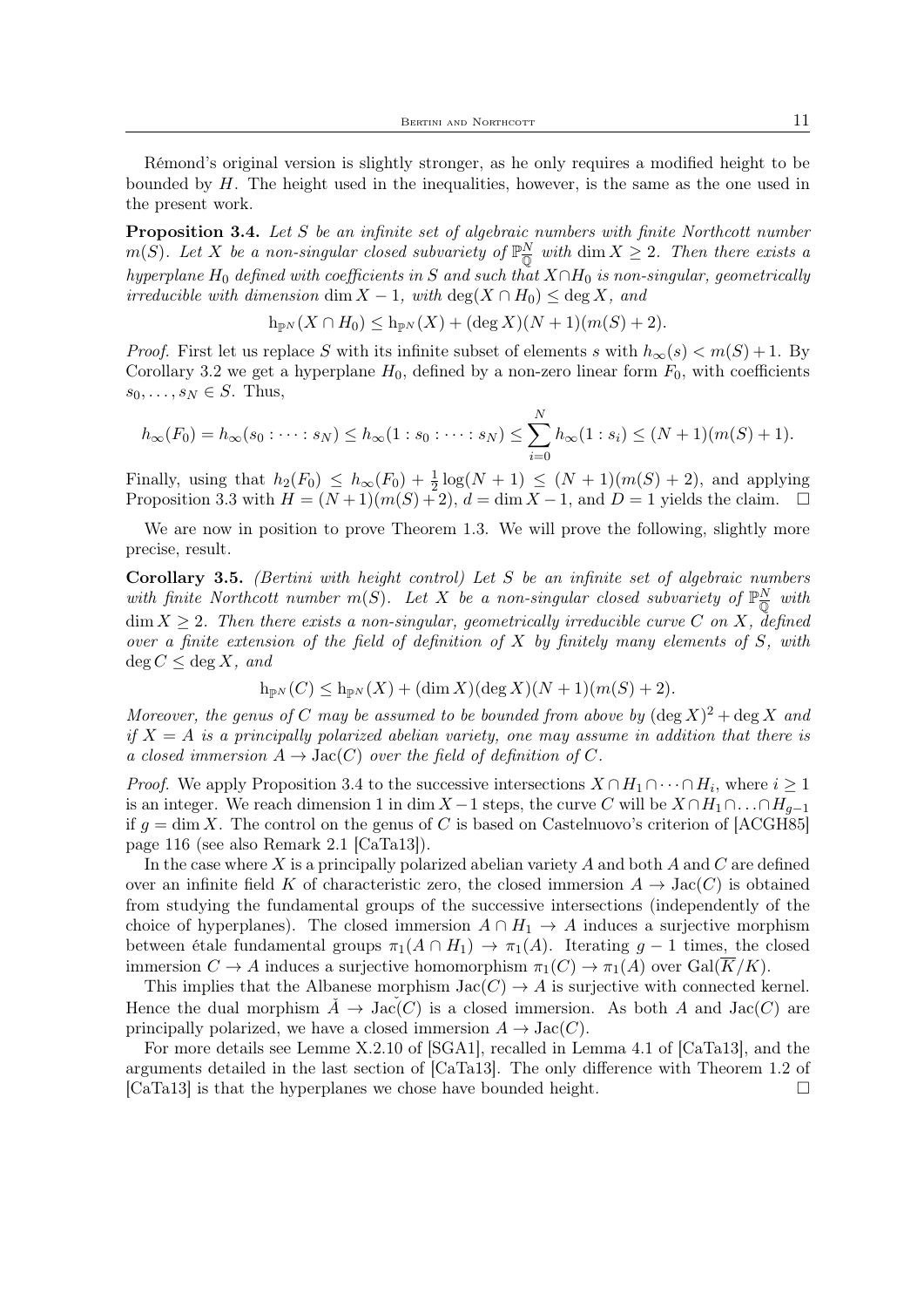### 4. Theorem 1.3 applied to abelian varieties

We turn to an application of Theorem 1.3 to abelian varieties. In particular, we prove Proposition 1.6.

**Lemma 4.1.** Suppose  $N \geq 4$ . There exists a map  $c_{16} : \mathbb{N}^3 \to \mathbb{R}^+$  such that the following holds. For any non-singular geometrically irreducible curve C in  $\mathbb{P}^N$  of genus  $g_0$ , we have

(7) 
$$
h_F(\text{Jac}(C)) \leq c_{16}(g_0, \deg C, N)(h_{\mathbb{P}^N}(C) + 1).
$$

*Proof.* After an extension of the base field we can assume that  $Jac(C)$  satisfies (SSO). We conclude from inequality (4) that  $h_{\Theta}^{(4)}$  $\Theta^{(4)}(\operatorname{Jac}(C), \Theta) \leq c_{17}(g_0, \deg C, N)(h_{\mathbb{P}^N}(C) + 1)$  where  $c_{17}(g_0, \deg C, N) > 0$ . Using (5) with  $A = \text{Jac}(C)$ , and the fact that  $h_{\mathbb{P}^N}(C) \geq 0$  yields the claim.

Next we prove Proposition 1.6. For the convenience of the reader we recall the statement.

**Proposition 4.2.** Let  $S \subset \overline{Q}$  be an infinite set with finite Northcott number  $m(S)$ . Then there exists a map  $c_5 : \mathbb{N} \to \mathbb{R}^+$  such that the following holds. If K is a number field, and  $A/K$  is a principally polarized abelian variety defined over K of dimension  $q > 2$ , and satisfying (SS $\Theta$ ), then there exists a finite set  $s \subset S$  and a non-singular, geometrically irreducible curve  $C \subset A$ defined over  $K(s)$ , and of genus  $g_0$ , such that

(i): there exists a closed immersion  $A \to \text{Jac}(C)$ , defined over the field of definition of  $C \subset A$ , (ii):  $g_0 \le (16^g g!)^2 + 16^g g!$ , (iii):  $h_F(\text{Jac}(C)) \leq c_5(g)(h_F(A) + m(S) + 1)$ .

*Proof.* By assumption we can embed our abelian variety  $A$  via  $\Theta: A \to \mathbb{P}^N_K$  (compatible with a theta structure of level  $r = 4$ , corresponding to the 16th power of a symmetric theta divisor), where  $N = 4^{2g} - 1$ . By Corollary 3.5 there exists a non-singular geometrically irreducible curve C on  $A \subset \mathbb{P}^N$  defined over a finite extension  $K'/K$  obtained by adjoining elements of S, and such that

(8) 
$$
h_{\mathbb{P}^N}(C) \le h_{\mathbb{P}^N}(A) + g(\deg A)(N+1)(m(S) + 2),
$$

 $\deg C \le \deg A$ , and with the genus  $g_0$  of C bounded from above by  $(\deg A)^2 + \deg A$ , and such that there is a closed immersion  $A \to \text{Jac}(C)$ , defined over the field of definition of  $C \subset A$ . Since deg  $A = 16^g g!$ , we get the first two properties. Next we prove (iii). Because A is principally polarized, and by Lemma 2.2, one has

(9) 
$$
h_{\mathbb{P}^N}(A) \leq c_{13}(g)(h_{\mathbb{F}}(A)+1).
$$

By Lemma 4.1 one has

(10) 
$$
h_F(\text{Jac}(C)) \leq c_{16}(g_0, \deg C, N)(h_{\mathbb{P}^N}(C) + 1).
$$

Using successively  $(10)$ ,  $(8)$ , and  $(9)$ , this gives

$$
h_F(\operatorname{Jac}(C)) \le c_{18}(g, g_0, \deg C, N) h_F(A) + c_{19}(g, g_0, m(S), \deg A, \deg C, N),
$$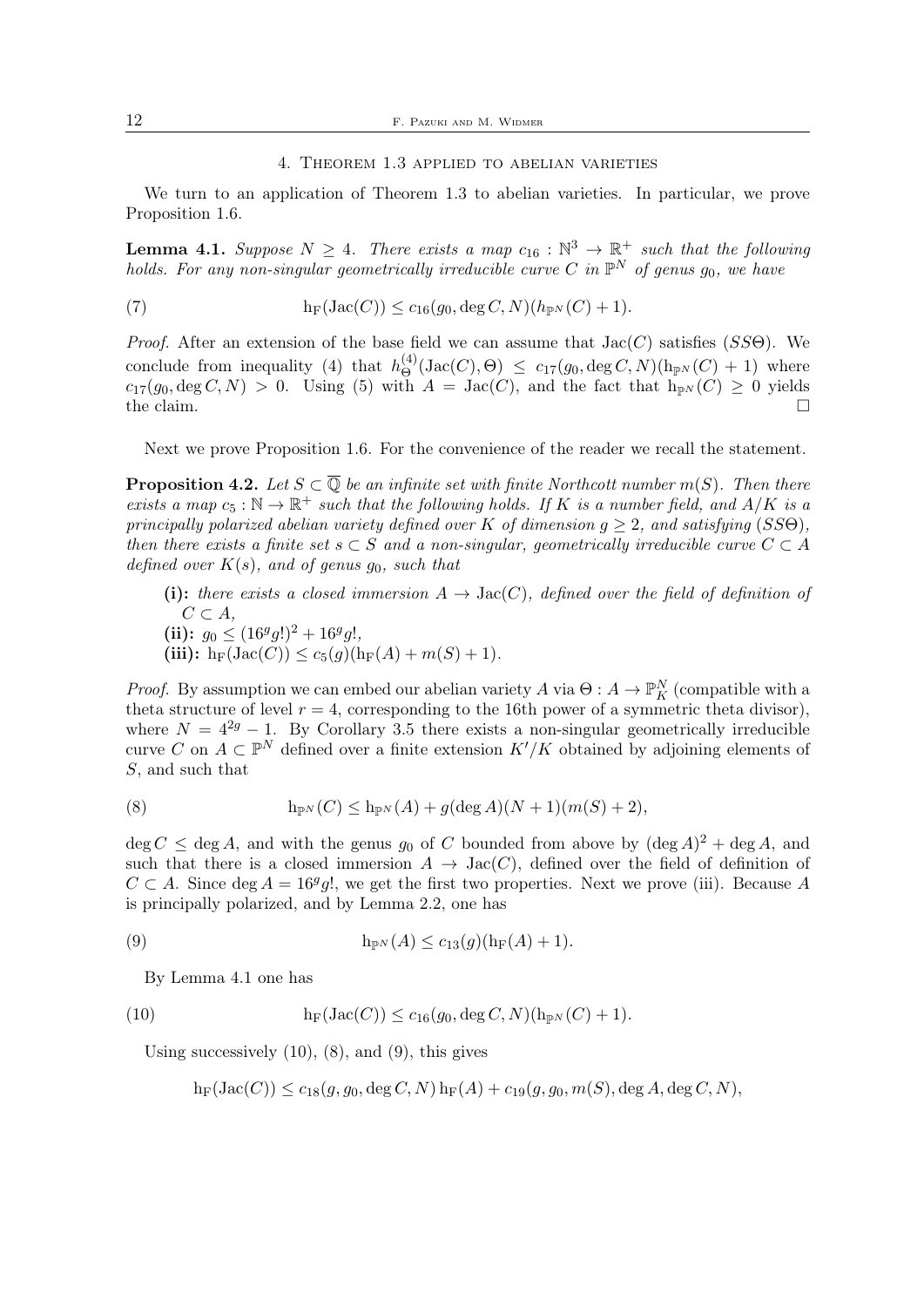with the quantities

$$
c_{18}(g, g_0, \deg C, N) = c_{13}(g)c_{16}(g_0, \deg C, N),
$$
  

$$
c_{19}(g, g_0, m(S), \deg A, \deg C, N) = c_{16}(g_0, \deg C, N) (c_{13}(g) + 1)
$$
  

$$
g(\deg A)(N + 1)(m(S) + 2)).
$$

Finally, note that  $g_0 \le (16^g g!)^2 + 16^g g!$ ,  $\deg C \le \deg A = 16^g g!$ , and  $N = 16^g - 1$ , and since  $c_{16}(\cdot, \cdot, \cdot)$  can be assumed to be increasing in each variable, we get the required map  $c_5 : \mathbb{N} \to \mathbb{R}^+$  as claimed.

# 5. Proof of Theorem 1.5

Let us start by the following lemma.

**Lemma 5.1.** Let A be an abelian variety of dimension g over a number field  $K$ , and let  $C \subset A$  be a non-singular geometrically irreducible algebraic curve of genus  $q_0$  over a number field extension K' of K such that there exists a closed immersion  $A \to \text{Jac}(C)$  defined over K'. Then there exists an abelian variety B defined over K' such that  $Jac(C)$  is K'-isogenous to  $A \times B$ .

*Proof.* By abuse of notation, we may view  $A$ , via the closed immersion, as an abelian subvariety of Jac(C) defined over K'. From Poincaré's Reducibility Theorem we get that  $Jac(C)$  is K'isogenous to  $A \times B$ , where B is the quotient of Jac(C) by the image of A.

We are now ready to prove Theorem 1.5.

*Proof.* By hypothesis there exists a finite set  $s \subset S$  and a non-singular, geometrically irreducible curve  $C \subset A$ , defined over  $K(s)$ , and of genus  $q_0$ , such that

(i): there exists a closed immersion  $A \to \text{Jac}(C)$  defined over the field of definition of  $C \subset A$ , (ii):  $g_0 \leq c_4(g)$ ,

(iii):  $h_F(\text{Jac}(C)) \leq c_5(g)(h_F(A) + m(S) + 1).$ 

By Lemma 5.1, we know that  $Jac(C)$  is  $K(s)$ -isogenous to  $A \times B$  for some abelian variety B over  $K(s)$ . By hypothesis we have

(11) 
$$
h_F(\text{Jac}(C)) \ge c_6(g)q(\text{Jac}(C), K(s)) - c_7(g).
$$

Next note that  $\dim(\operatorname{Jac}(C)) \ge \dim A \ge 2$ , and hence by property (I)

$$
q(\operatorname{Jac}(C), K(s)) \ge q(A \times B, K(s)) - c_3(g_0),
$$

and by property (P)

$$
q(A \times B, K(s)) \ge c_2(g)q(A, K(s)),
$$

and finally by property (E)

$$
q(A, K(s)) \ge c_1(g)q(A, K).
$$

Plugging the last three inequalities into (11) yields

$$
h_{\mathcal{F}}(\operatorname{Jac}(C)) \ge c_1(g)c_2(g)c_6(g)q(A,K) - c_3(g_0)c_6(g) - c_7(g).
$$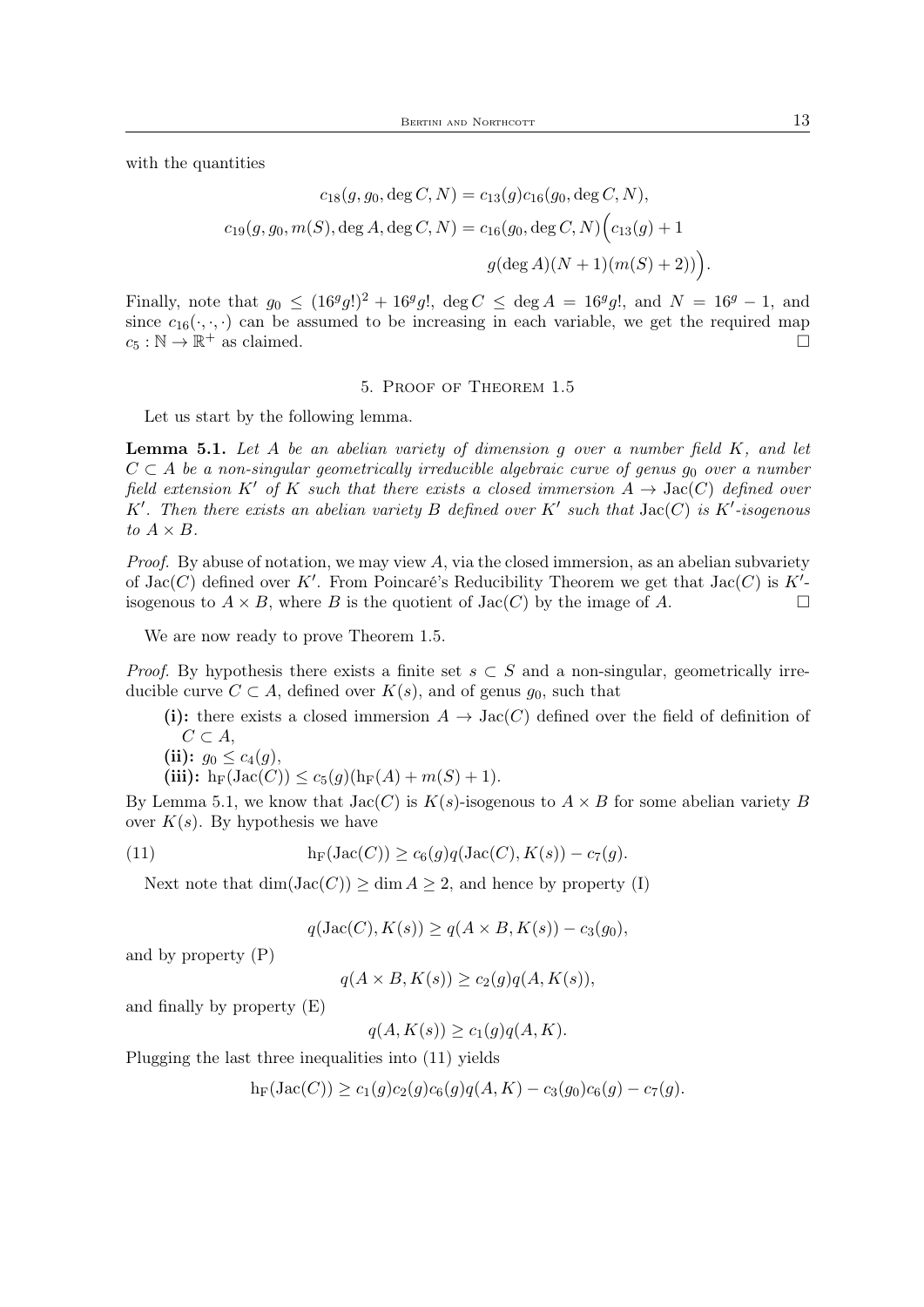Finally, we apply hypothesis (*iii*) and use that  $c_3(\cdot)$  is increasing and  $g_0 \leq c_4(q)$  to conclude

$$
h_F(A) \ge \frac{c_1(g)c_2(g)c_6(g)}{c_5(g)}q(A,K) - \frac{c_3(c_4(g))c_6(g)}{c_5(g)} - \frac{c_7(g)}{c_5(g)} - m(S) - 1.
$$

6. Proof of Corollary 1.10

We now turn to the proof of Corollary 1.10.

*Proof.* By Proposition 1.6 there exists a finite subset  $s_A \subset S$  and a non-singular geometrically irreducible curve  $C \subset A$ , defined over  $K(s_A)$ , and of genus  $g_0$ , satisfying (i), (ii) and (iii). By Lemma 5.1 we have that  $Jac(C)$  is  $K(s_A)$ -isogenous to  $A \times B$  for some abelian variety B defined over  $K(s_A)$ . Let  $M/K(s_A)$  be a finite extension. Then, with  $c_4(g) = (16^g g!)^2 + 16^g g!$ , we have

$$
rank(A(M)) \le rank((A \times B)(M))
$$
  
\n
$$
= rank(\operatorname{Jac}(C)(M))
$$
  
\n
$$
\le c_{10}(g_0, \operatorname{h}_{F}(\operatorname{Jac}(C)))[M : \mathbb{Q}]
$$
 (by hypothesis)  
\n
$$
\le c_{10}(c_4(g), \operatorname{h}_{F}(\operatorname{Jac}(C)))[M : \mathbb{Q}]
$$
 (by (ii))  
\n
$$
\le c_{10}(c_4(g), c_5(g)(\operatorname{h}_{F}(A) + m(S) + 1))[M : \mathbb{Q}]
$$
 (by (iii)).

### 7. Sets and field extensions with finite Northcott number

 $\Box$ 

Recall Definition 1.1 of the Northcott number. In some applications of Theorem 1.3 and Theorem 1.5 it is essential that the curve C is defined over an extension  $K(s)/K$  with uniformly bounded (or otherwise prescribed) ramification, with a bound independent of  $K$ . Hence, we need to construct an infinite set  $S \subset \overline{Q}$  with finite Northcott number and such that  $K(S)/K$ has uniformly bounded ramification, i.e., the ramification indices  $e(\mathfrak{B}/\mathfrak{B} \cap K)$  are uniformly bounded as  $\mathfrak{B}$  runs over the finite prime ideals of all finite extensions of K contained in  $K(S)$ . It is also required that this bound is independent of K. Here we show that such a set  $S$  exists. We also recall two other methods to produce infinite sets with finite Northcott number.

**Lemma 7.1.** Let L be a number field of degree d. Then there exists an integral number  $\alpha$  in L with  $L = \mathbb{Q}(\alpha)$  and

$$
h_{\infty}(\alpha) \leq \frac{1}{d} \log |\Delta_L|.
$$

*Proof.* We make use of the exponential height given by  $H(x) = \exp(h_{\infty}(x))$  for any algebraic number x. If L has a real embedding then the claim follows from [VaWi13] Theorem 1.2 since the proof of this result yields an algebraic integer.

Suppose the field L has no real embeddings. Let  $\sigma_1, \overline{\sigma_1}, \ldots, \sigma_s, \overline{\sigma_s}$  be the s pairs of complex conjugate embeddings of L. With  $\sigma = (\sigma_1, \ldots, \sigma_s)$  we get an embedding  $\sigma: L \longrightarrow \mathbb{C}^s$ . The image of the ring of integers  $\mathcal{O}_L$  is a lattice with determinant  $2^{-s}\sqrt{|\Delta_L|}$ . We define a convex set  $S_T$  in  $\mathbb{C}^s$ , symmetric with respect to the origin, by

$$
S_T = \{(x_1, \ldots, x_s) \in \mathbb{C}^s \mid |\Im(x_1)| \leq T, |\Re(x_1)| < 1, |x_2| < 1, \ldots, |x_s| < 1\}.
$$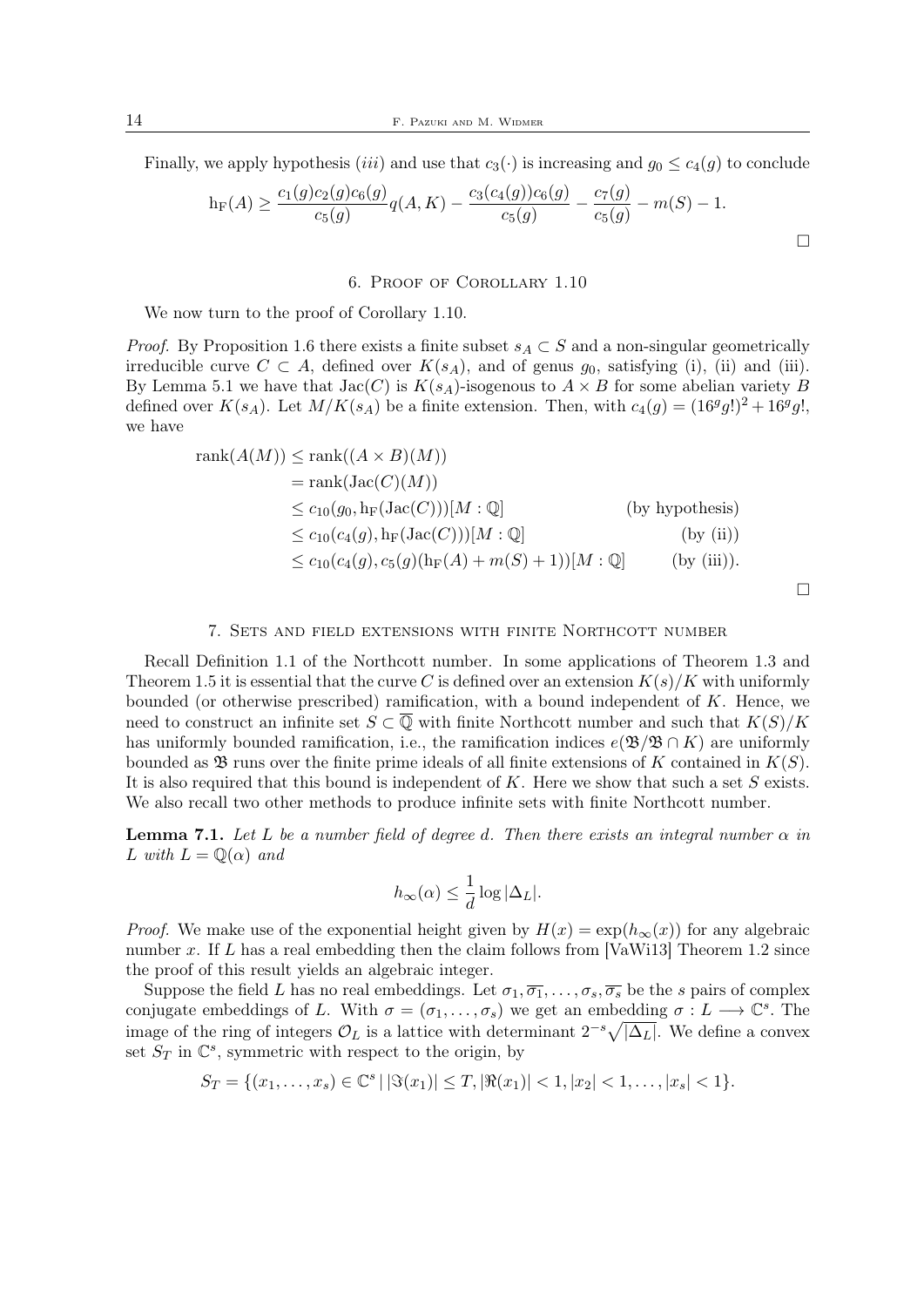So  $S_T$  has volume  $4\pi^{s-1}T$ . By Minkowski's convex body theorem we conclude that  $S_T$  contains a non-zero lattice point whenever  $T > (\pi/4)(2/\pi)^s \sqrt{|\Delta_L|}$ . But such a lattice point  $\sigma(\alpha)$ must come from a primitive point  $\alpha$ , otherwise there exists an embedding  $\sigma'$ , different from  $\sigma_1(\cdot)$ , with  $\sigma_1(\alpha) = \sigma'(\alpha)$ . If  $\sigma'(\cdot) = \overline{\sigma_1}(\cdot)$  then  $\Im(\sigma_1(\alpha)) = 0$ , and if  $\sigma'(\cdot) \neq \overline{\sigma_1}(\cdot)$  then  $|\sigma_1(\alpha)| = |\sigma'(\alpha)| < 1$ . In both cases we conclude that  $|\sigma_1(\alpha) \cdots \sigma_s(\alpha)| < 1$ , and hence  $\alpha = 0$ . As  $\alpha$  is integral we get  $H(\alpha) \leq (T^2 + 1)^{1/d}$ , and since  $|\Delta_L| \geq 2$  we may conclude  $H(\alpha) \leq |\Delta_L|^{1/d}$ . Taking the logarithm yields the claimed inequality.

Since  $|\Delta_L| = |\Delta_K|^{[L:K]}$  whenever  $L/K$  is a finite unramified extension one can conclude from the previous lemma that if  $F/K$  is an infinite unramified extension then  $m(F) \leq$  $\frac{1}{[K:\mathbb{Q}]} \log |\Delta_K|$ . In general it is not so easy to decide whether a number field K has an infinite unramified extension (cf. [Mai00]). However, the following proposition shows that there exists an infinite set  $S \subset \mathbb{Q}$  with finite Northcott number such that  $K(S)/K$  has uniformly bounded ramification, with a bound independent of K.

**Proposition 7.2.** There exists an infinite set  $S \subset \overline{Q}$  with finite Northcott number, and  $E_S \in \mathbb{N}$ such that for every number field K and every finite extension  $L/K$  with  $L \subset K(S)$ , we have  $e(\mathfrak{B}/\mathfrak{B}\cap K)\leq E_S$  for every prime ideal  $\mathfrak{B}$  in  $\mathcal{O}_L$ .

*Proof.* By, e.g., [Mar78] there exists a number field  $K_0$  that admits an infinite unramified extension  $F/K_0$ . Then  $KF/KK_0$  is infinite and unramified (see Proposition B.2.4 page 592 of [BoGu07]). Hence, if  $L/K$  is finite and  $L \subset KF$  then for any prime ideal  $\mathfrak{Q}$  in  $\mathcal{O}_{LK_0}$  we have  $e(\mathfrak{Q}/\mathfrak{Q}\cap K) = e(\mathfrak{Q}/\mathfrak{Q}\cap KK_0)e(\mathfrak{Q}\cap KK_0/\mathfrak{Q}\cap K) = e(\mathfrak{Q}\cap KK_0/\mathfrak{Q}\cap K) \leq [KK_0:K] \leq$  $[K_0: \mathbb{Q}]$ . In particular,  $e(\mathfrak{B}/\mathfrak{B} \cap K) \leq [K_0: \mathbb{Q}]$  for every prime ideal  $\mathfrak{B}$  in  $\mathcal{O}_L$ . Hence, with  $S = F$  and  $E_S = [K_0 : \mathbb{Q}]$  the extension  $K(S)/K$  has ramification uniformly bounded by  $E_S$ , and we know from the previous observation that  $m(S) \leq \frac{1}{[K_0:\mathbb{Q}]} \log |\Delta_{K_0}|$ .

The problem of finding  $K_0$  that admits an infinite unramified extension and minimises  $\frac{1}{[K_0:\mathbb{Q}]}$  log  $|\Delta_{K_0}|$  has found much interest, see for instance Martinet [Mar78] who showed that  $K_0 = \mathbb{Q}(\cos(2\pi/11), \sqrt{2},$ √  $-\overline{23}$ ) admits an infinite unramified 2-tower and satisfies

$$
\frac{1}{[K_0:\mathbb{Q}]} \log |\Delta_{K_0}| \le 4.53.
$$

If  $K = \mathbb{Q}$  and if we are allowed to have ramification only above a single rational prime p, then we can take  $S = \{p^{1/p^i} \mid i \in \mathbb{N}\}\)$  so that

 $m(S) = 0$ . However, in this example the ramification is not uniformly bounded.

A different way of describing essentially the same example is to take  $S = \{x_i | i \in \mathbb{N}\}\$ with  $x_0 = p$  and  $x_i \in \overline{Q}$  satisfying  $P(x_{i+1}, x_i) = 0$  for  $P(x,t) = x^p - t$ . This approach of constructing sets with finite Northcott number can be generalised as follows.

**Lemma 7.3.** Let  $P(x,t) \in \overline{\mathbb{Q}}[x,t]$  be irreducible with  $\deg_x P > \deg_t P > 0$ , and let  $S =$  ${x_i | i \in \mathbb{N}}$  with  $x_i$  pairwise distinct algebraic numbers satisfying  $P(x_{i+1}, x_i) = 0$  for  $i \in \mathbb{N}$ . Then

$$
m(S) \le \deg_t P \left( \frac{\gamma_P \deg_x P}{\deg_x P - \deg_t P} \right)^2,
$$

where

 $\gamma_P = 5(\log(2^{\min\{\deg_x P, \deg_t P\}}(\deg_x P + 1)(\deg_t P + 1)) + h_{\infty}(P))^{1/2}.$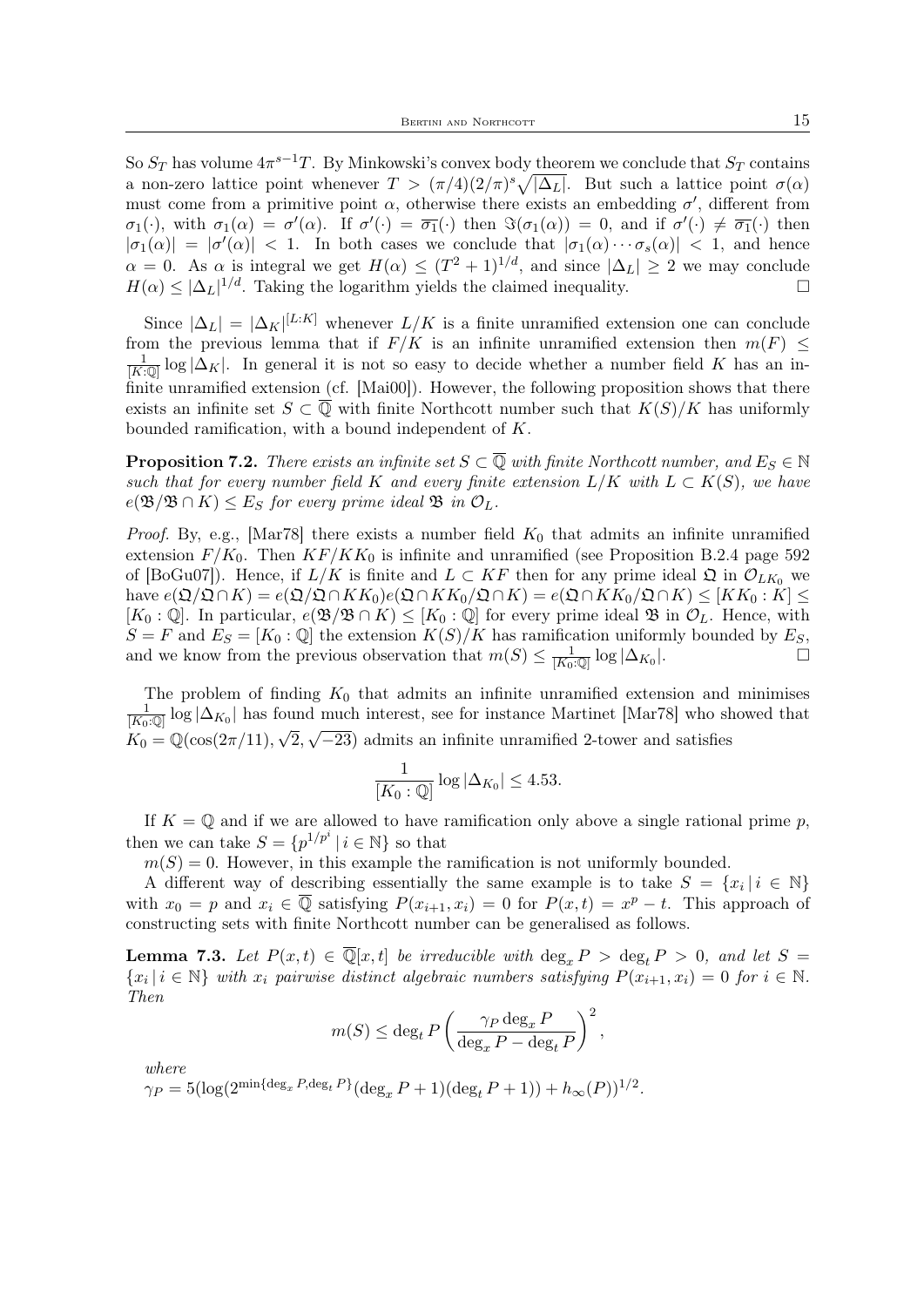Proof. This follows from an explicit version of a result of Néron [Ner65]

$$
\left| \frac{h_{\infty}(x_{i+1})}{\deg_t P} - \frac{h_{\infty}(x_i)}{\deg_x P} \right| \le \gamma_P \max \left\{ \frac{h_{\infty}(x_{i+1})}{\deg_t P}, \frac{h_{\infty}(x_i)}{\deg_x P} \right\}^{1/2}
$$

due to Habegger [Hab17, Theorem 1]. Habegger's inequality implies

$$
h_{\infty}(x_{i+1}) \leq q h_{\infty}(x_i) + Q \max\{h_{\infty}(x_i), h_{\infty}(x_{i+1})\}^{1/2},
$$

where  $Q = \gamma_P \sqrt{\deg_t P}, q = \frac{\deg_t P}{\deg_x P}$  $\frac{\deg_t P}{\deg_x P}$ , and the upper bound in Lemma 7.3 is just  $\left(\frac{Q}{1-P}\right)$  $\frac{Q}{1-q}$ )<sup>2</sup>. We leave the details to the reader.

For the polynomial  $P(x,t) = x^2 - tx - 1$ , Smyth ([Smy80, Theorem 1, pages 137-138]) proved much more. Indeed, set  $x_0 = 1$ , and suppose  $S = \{x_i\}_{i=0}^{\infty} \subset \overline{\mathbb{Q}}$  satisfy  $P(x_{i+1}, x_i) = 0$ for  $i \in \mathbb{N}$ . Then  $x_i$  has degree  $2^i$  over  $\mathbb{Q}$ , each  $x_i$  is totally real, and the sequence of logarithmic Weil heights  $h_{\infty}(x_i)$  has a limit point  $0.2732...$  In particular,  $m(S) \leq 0.274$ .

Using the the well-known identity

$$
h_{\infty}(\alpha) = \frac{1}{\deg f} \int_0^1 \log |f(e^{2\pi i t})| dt,
$$

where  $f \in \mathbb{Z}[x]$  is the minimum polynomial of  $\alpha$ , one has yet another method to construct infinite subsets  $S \subset \overline{Q}$  with finite Northcott number. Let  $f = a_0 x^d + \cdots + a_d \in \mathbb{Z}[x]$ , and let us write  $||f||_1 = |a_0| + \cdots + |a_d|$  for the length of f.

Now let  ${f_i}_{i=0}^{\infty} \subset \mathbb{Z}[x]$  be an infinite set of non-constant irreducible polynomials. Let  $S \subset \overline{Q}$  be such that S contains a root for each polynomial  $f_i$ . Then

$$
m(S) \le \liminf_{i} \frac{\log ||f_i||_1}{\deg f_i}.
$$

**Example 7.4.** Consider the polynomials  $f_i(x) = x^i - x - 1 \in \mathbb{Z}[x]$ . Selmer [Sel56] has shown that for  $i > 1$  they are all irreducible (and Osada [Osa87, Corollary 3] showed that they have full Galois group  $S_i$ ). Therefore,  $m(S) = 0$ .

**Example 7.5.** Consider a sequence of monic polynomials  $f_i(x) \in \mathbb{Z}[x]$  of degree i whose constant term is equal to  $\pm p_i$  for a prime  $p_i$ , and such that  $||f_i||_1 < 2p_i$ . These polynomials are all irreducible over Z. Otherwise,  $f_i = gh$  with  $g, h \in \mathbb{Z}[x]$ , and g has constant term  $\pm 1$ . Hence  $f_i$  would have a zero  $\alpha$  of complex absolute value at most 1, and thus  $p_i =$  $|\alpha^{i} + a_{1}\alpha^{i-1} + \cdots + a_{i-1}\alpha| \le ||f_{i}||_{1} - p_{i}| < p_{i}$ . If  $\log p_{i} = o(i)$ , we conclude  $m(S) = 0$ .

# **REFERENCES**

- [ACGH85] ARBARELLO, E., CORNALBA, M., GRIFFITHS, P.A. AND HARRIS, J., Geometry of algebraic curves. G.M.W., Springer-Verlag, 267.1 (1985).
- [BoGu07] BOMBIERI, E. AND GUBLER, W., *Heights in Diophantine Geometry*. New Mathematical Monographs, Cambridge University Press 2006 (reprint 2007), 4 (2007).
- [CaTa13] CADORET, A. AND TAMAGAWA, A., Note on the torsion conjecture. In "Groupes de Galois Géométriques et differentiels", P. Boalch and J.-M. Couveignes eds., Séminaires et Congrès, S.M.F. 27 (2013), 57–68.

[DaHi00] DAVID, S. AND HINDRY, M., Minoration de la hauteur de Néron-Tate sur les variétés abeliennes de type CM. J. reine angew. Math.  $529$  (2000), 1–74.

[DaPh02] David, S. and Philippon, P., Minorations des hauteurs normalisées des sous–variétés de variétés abeliennes. II. Comment. Math. Helv. 77 (2002), 639–700.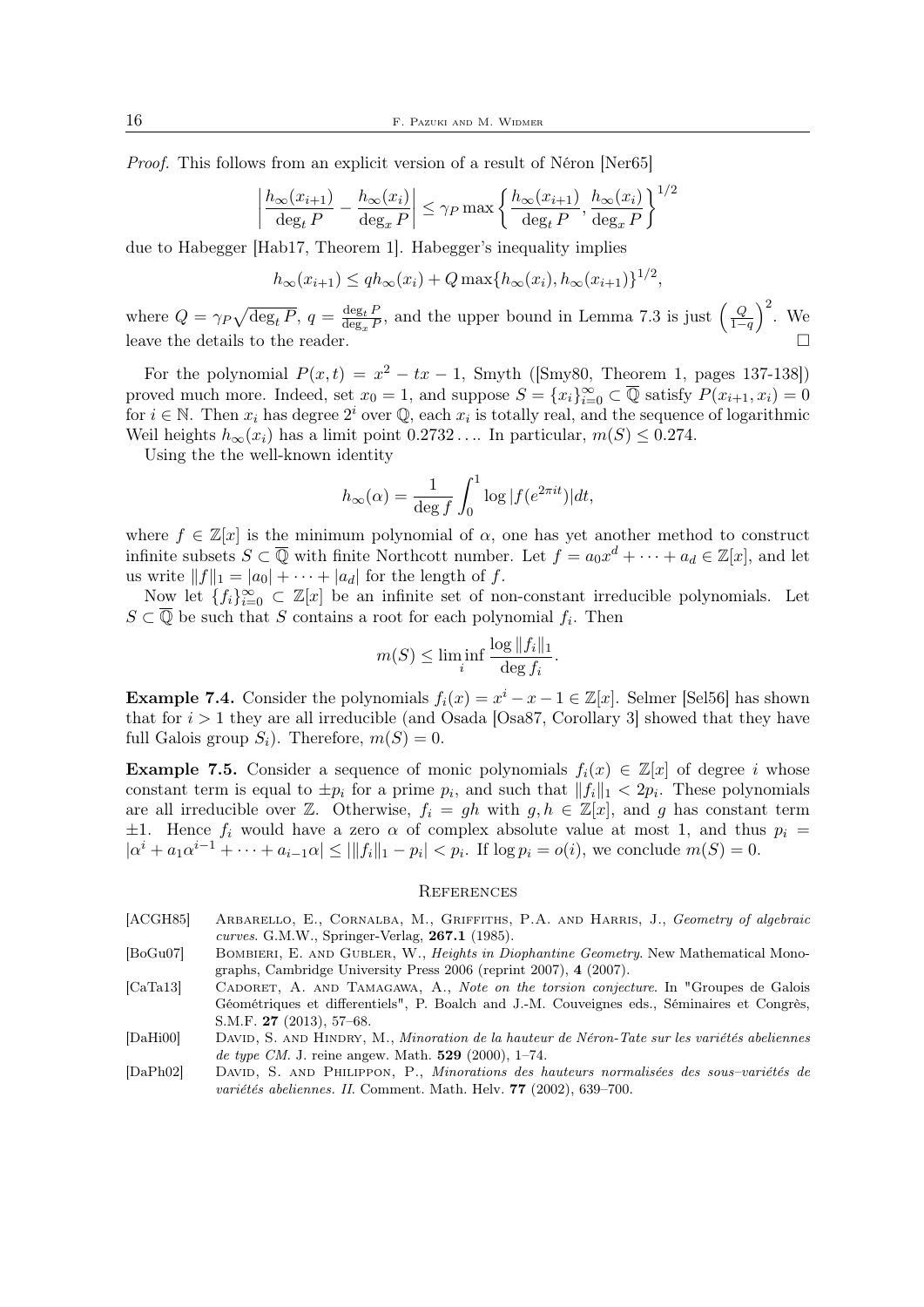| [Del83]                    | DELIGNE, P., Preuves des conjectures de Tate et Shafarevitch (d'après G. Faltings). Séminaire<br>Bourbaki, 36e année, 1983-1984, 616 (1983), 25-41.                                                                                                                                               |
|----------------------------|---------------------------------------------------------------------------------------------------------------------------------------------------------------------------------------------------------------------------------------------------------------------------------------------------|
| [False3]                   | FALTINGS, G., Endlichkeitssätze für abelsche Varietäten über Zahlkörpern. Invent. Math. 73<br>$(1983), 349 - 366.$                                                                                                                                                                                |
| [False6]                   | FALTINGS, G., Finiteness theorems for abelian varieties over number fields. Arithmetic Geome-                                                                                                                                                                                                     |
| [GaRé14]                   | try, Cornell and Silverman (editors), Springer-Verlag (1986), 9-27.<br>GAUDRON, E. AND RÉMOND, G., <i>Polarisations et isogénies</i> . Duke Math. J. 163 (2014), no. 11,                                                                                                                          |
| [GaRé14b]                  | $2057 - 2108.$<br>GAUDRON, E. AND RÉMOND, G., Théorème des périodes et degrés minimaux d'isogénies. Com-                                                                                                                                                                                          |
| [SGA1]                     | ment. Math. Helv. 89 (2014), 343-403.<br>GROTHENDIECK, A. ET AL., Revêtements étales et groupe fondamental. Séminaire de Géométrie                                                                                                                                                                |
| [SGA7]                     | Algébrique du Bois Marie (1960–1961, SGA 1) Lecture Notes in Mathematics 224 (1971).<br>GROTHENDIECK, A. ET AL., Modèles de Néron et monodromie, in Groupes de monodromie en<br>géométrie algébrique (SGA 7) Lecture Notes in Math. 288, Springer, Berlin-Heidelberg-New<br>York (1972), 313-523. |
| [Hab17]                    | HABEGGER, P., Quasi-equivalence of heights and Runge's Theorem. Number Theory - Diophan-<br>tine problems, uniform distribution and applications, Springer, Cham (2017), 257–280.                                                                                                                 |
| [Har06]                    | HARTSHORNE, R., Algebraic Geometry. Graduate Texts in Mathematics, Springer-Verlag 52<br>(2006).                                                                                                                                                                                                  |
| [Hisi00]                   | HINDRY, M. AND SILVERMAN, J., <i>Diophantine Geometry: an introduction</i> . Graduate Texts in<br>Mathematics, Springer-Verlag 201 (2000).                                                                                                                                                        |
| $[$ Hon $60]$              | HONDA, T., Isogenies, rational points and section points of group varieties. Japanese Journal of<br>Mathematics, <b>30</b> (1960), 84-101.                                                                                                                                                        |
| $[$ Jou $83]$              | JOUANOLOU, J.-P., Théorèmes de Bertini et applications. Progress in Mathematics, 42 (1983),<br>Birkäuser Boston Inc., Boston, MA, (French).                                                                                                                                                       |
| [Mai00]                    | MAIRE, C., On infinite unramified extensions. Pacific J. of Math. 192.1 (2000), 135–142.                                                                                                                                                                                                          |
| $\vert\mathrm{Mar78}\vert$ | MARTINET, J., Tours de corps de classes et estimations de discriminants. Invent. Math. 44.1<br>$(1978), 65-73.$                                                                                                                                                                                   |
| [MaZa20]                   | MASSER, D. AND ZANNIER, U., Abelian varieties isogenous to no jacobian. Ann. of Math. (2)<br>191 $(2020)$ , 635–674.                                                                                                                                                                              |
| [MB89]                     | MORET-BAILLY, L., La formule de Noether pour les surfaces arithmétiques. Invent. Math. 98<br>$(1989), 491-498.$                                                                                                                                                                                   |
| [Mum70]                    | MUMFORD, D., Abelian varieties. Oxford University Press, first edition, (1970).                                                                                                                                                                                                                   |
| [Ner65]                    | NÉRON, A., Quasi-fonctions et hauteurs sur les variétés abéliennes. Ann. of Math. $(2)$ 82 (1965),<br>$249 - 331.$                                                                                                                                                                                |
| [Osa87]                    | OSADA, H., The Galois Groups of the Polynomials $X^n + aX^l + b$ . J. Number Theory 25 (1987),<br>$230 - 238.$                                                                                                                                                                                    |
| [Pas19]                    | PASTEN, H., Bounded ranks and Diophantine error terms. Math. Research Lett. 26 (2019),<br>1559-1570.                                                                                                                                                                                              |
| $[{\rm Paz}12]$            | PAZUKI, F., Theta height and Faltings height. Bull. Soc. Math. France 140.1 (2012), 19–49.                                                                                                                                                                                                        |
| $\vert$ Paz19a $\vert$     | PAZUKI, F., Décomposition en hauteurs locales. Contemp. Math. 722 (2019), 121-140.                                                                                                                                                                                                                |
| $[{\rm Paz}19b]$           | PAZUKI, F., <i>Heights, ranks and regulators of abelian varieties</i> . Ramanujan Math. Soc., Lecture<br>Notes Series, to appear, https://arxiv.org/abs/1506.05165.                                                                                                                               |
| [Phi1]                     | PHILIPPON, P., Sur les hauteurs alternatives I. Math. Annalen 289 (1991), 255–283.                                                                                                                                                                                                                |
| [Phi5]                     | PHILIPPON, P., Sur les hauteurs alternatives III. J. Math. Pures Appl. (9) 74 (1995), no. 4,<br>$345 - 365.$                                                                                                                                                                                      |
| R <sub>em10</sub>          | RÉMOND, G., Nombre de points rationnels des courbes. Proc. Lond. Math. Soc. 101.3 (2010),<br>759–794.                                                                                                                                                                                             |
| [Rém20]                    | RÉMOND, G., Degrés de définition des endomorphismes d'une variété abélienne J. Eur. Math.<br>Soc. 22 $(2020)$ , 3059-3099.                                                                                                                                                                        |
| [Sel56]                    | SELMER, E.S., On the irreducibility of certain trinomials. Math. Scand. 4 (1956), 287-302.                                                                                                                                                                                                        |
| SeTa68                     | SERRE, J. P. AND TATE J., Good reduction of abelian varieties. Annals of Math. (2) 88 (1968),<br>492–517.                                                                                                                                                                                         |
| Si192                      | SILVERBERG, A., Fields of definition for homomorphisms of abelian varieties. J. of Pure and<br>Applied Algebra 77 (1992), 253–262.                                                                                                                                                                |